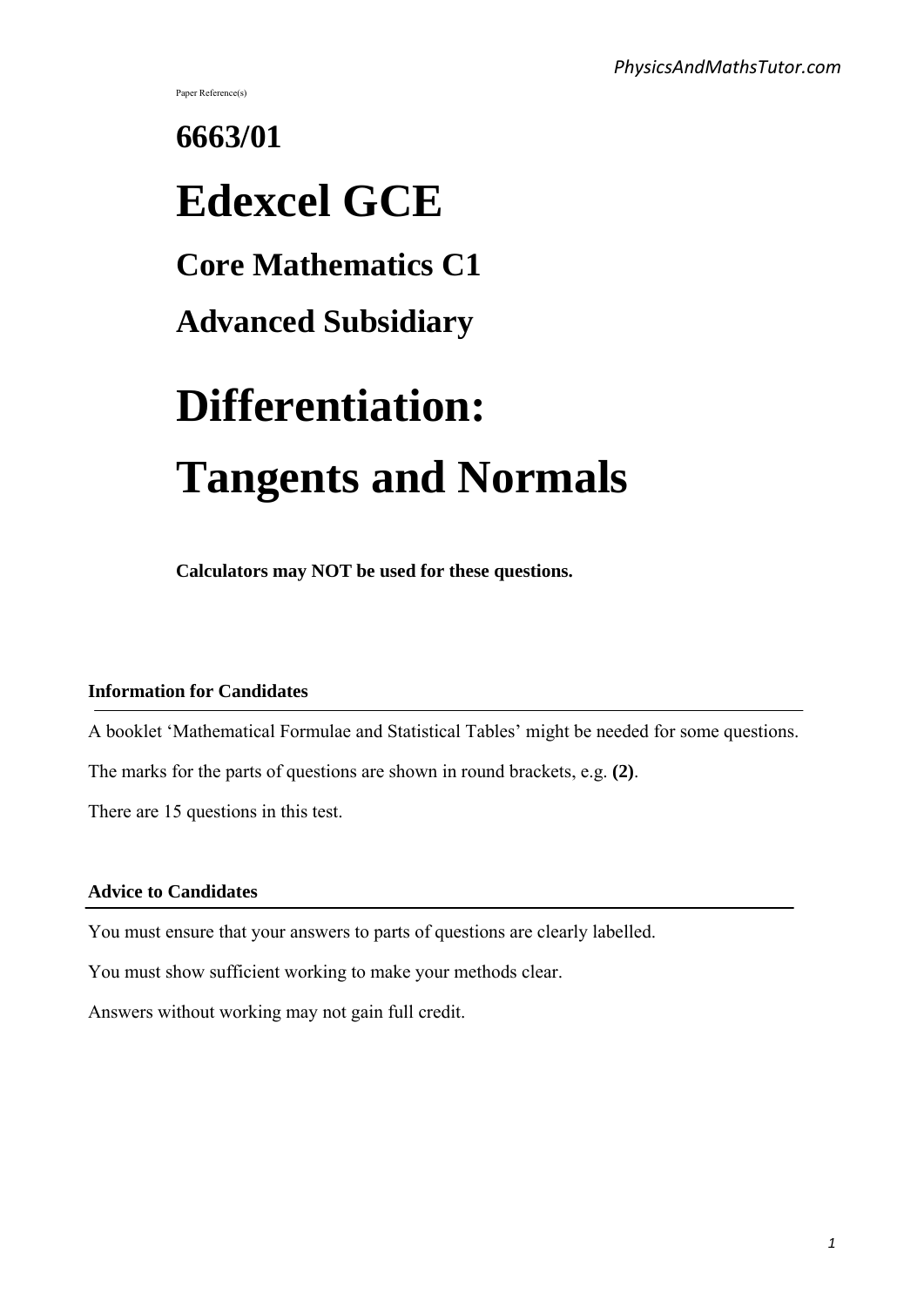**1.** The curve C has equation

$$
y = \frac{(x+3)(x-8)}{x}, \ \ x > 0
$$

(a) Find *x y* d  $\frac{dy}{dx}$  in its simplest form.

**(4)**

**(1)** 

**(5)** 

(b) Find an equation of the tangent to *C* at the point where  $x = 2$ 

**(4) (Total 8 marks)**

**2.** The curve *C* has equation

$$
y = x^3 - 2x^2 - x + 9, \quad x > 0
$$

 $\mathcal{L}_\text{max} = \frac{1}{2} \sum_{i=1}^{n} \frac{1}{2} \sum_{i=1}^{n} \frac{1}{2} \sum_{i=1}^{n} \frac{1}{2} \sum_{i=1}^{n} \frac{1}{2} \sum_{i=1}^{n} \frac{1}{2} \sum_{i=1}^{n} \frac{1}{2} \sum_{i=1}^{n} \frac{1}{2} \sum_{i=1}^{n} \frac{1}{2} \sum_{i=1}^{n} \frac{1}{2} \sum_{i=1}^{n} \frac{1}{2} \sum_{i=1}^{n} \frac{1}{2} \sum_{i=1}^{n} \frac{1$ 

The point *P* has coordinates (2, 7).

- (a) Show that *P* lies on *C*.
- (b) Find the equation of the tangent to *C* at *P*, giving your answer in the form  $y = mx$ + *c*, where *m* and *c* are constants.

The point *Q* also lies on *C*.

Given that the tangent to *C* at *Q* is perpendicular to the tangent to *C* at *P*,

(c) show that the *x*-coordinate of *Q* is  $\frac{1}{3}(2+\sqrt{6})$ .

 $\mathcal{L}_\text{max} = \frac{1}{2} \sum_{i=1}^{n} \frac{1}{2} \sum_{i=1}^{n} \frac{1}{2} \sum_{i=1}^{n} \frac{1}{2} \sum_{i=1}^{n} \frac{1}{2} \sum_{i=1}^{n} \frac{1}{2} \sum_{i=1}^{n} \frac{1}{2} \sum_{i=1}^{n} \frac{1}{2} \sum_{i=1}^{n} \frac{1}{2} \sum_{i=1}^{n} \frac{1}{2} \sum_{i=1}^{n} \frac{1}{2} \sum_{i=1}^{n} \frac{1}{2} \sum_{i=1}^{n} \frac{1$ 

**(5) (Total 11 marks)**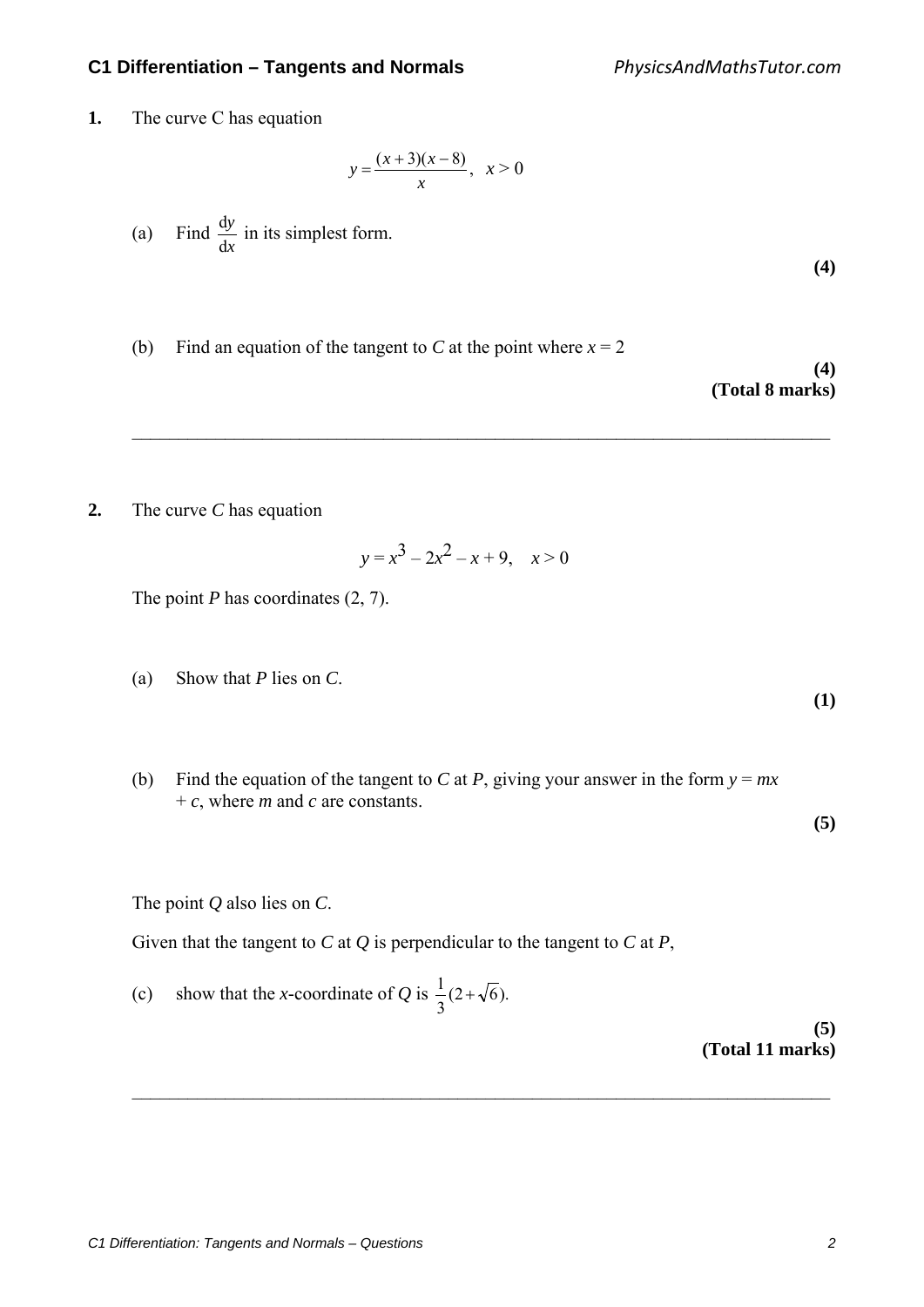**3.** The curve *C* has equation

$$
y = 9-4x-\frac{8}{x},
$$
  $x > 0.$ 

The point *P* on *C* has *x*-coordinate equal to 2.

- (a) Show that the equation of the tangent to *C* at the point *P* is  $y = 1 2x$ .
- (b) Find an equation of the normal to *C* at the point *P*.

The tangent at *P* meets the *x*-axis at *A* and the normal at *P* meets the *x*-axis at *B*.

 $\mathcal{L}_\text{max} = \frac{1}{2} \sum_{i=1}^{n} \frac{1}{2} \sum_{i=1}^{n} \frac{1}{2} \sum_{i=1}^{n} \frac{1}{2} \sum_{i=1}^{n} \frac{1}{2} \sum_{i=1}^{n} \frac{1}{2} \sum_{i=1}^{n} \frac{1}{2} \sum_{i=1}^{n} \frac{1}{2} \sum_{i=1}^{n} \frac{1}{2} \sum_{i=1}^{n} \frac{1}{2} \sum_{i=1}^{n} \frac{1}{2} \sum_{i=1}^{n} \frac{1}{2} \sum_{i=1}^{n} \frac{1$ 

(c) Find the area of triangle *APB*.

**(4) (Total 13 marks)** 

**(6)** 

**(3)** 

**(4)** 

**(5)** 

**4.** The curve *C* has equation  $y = x^2(x-6) + \frac{4}{x}, x > 0$ . *x*

The points *P* and *Q* lie on *C* and have *x*-coordinates 1 and 2 respectively.

- (a) Show that the length of *PQ* is  $\sqrt{170}$ .
- (b) Show that the tangents to *C* at *P* and *Q* are parallel.

(c) Find an equation for the normal to *C* at *P*, giving your answer in the form  $ax + by$  $+c = 0$ , where *a*, *b* and *c* are integers.

 $\mathcal{L}_\text{max} = \frac{1}{2} \sum_{i=1}^{n} \frac{1}{2} \sum_{i=1}^{n} \frac{1}{2} \sum_{i=1}^{n} \frac{1}{2} \sum_{i=1}^{n} \frac{1}{2} \sum_{i=1}^{n} \frac{1}{2} \sum_{i=1}^{n} \frac{1}{2} \sum_{i=1}^{n} \frac{1}{2} \sum_{i=1}^{n} \frac{1}{2} \sum_{i=1}^{n} \frac{1}{2} \sum_{i=1}^{n} \frac{1}{2} \sum_{i=1}^{n} \frac{1}{2} \sum_{i=1}^{n} \frac{1$ 

**(4) (Total 13 marks)**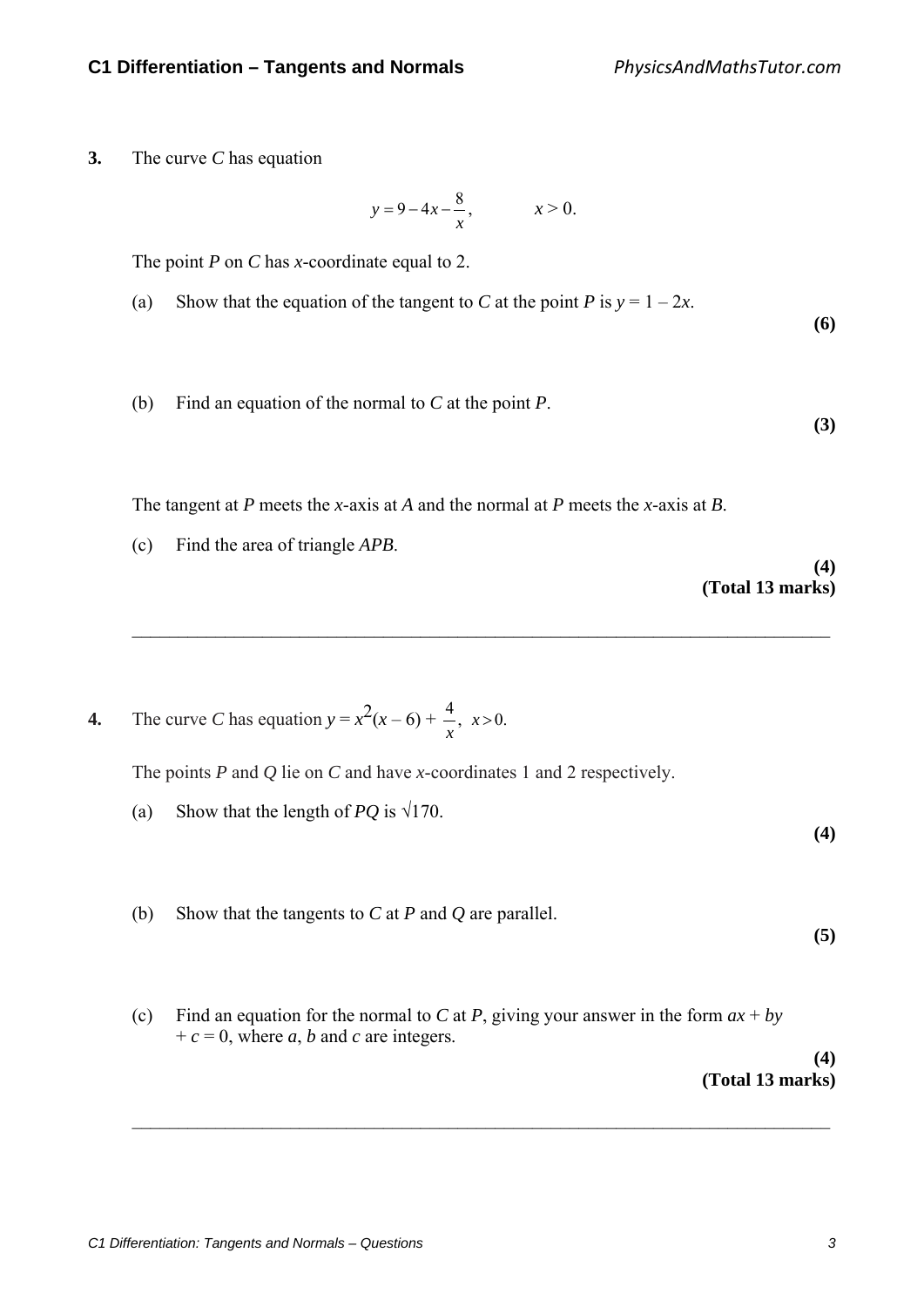**5.** The curve *C* with equation  $y = f(x)$ ,  $x \neq 0$ , passes through the point  $(3, 7\frac{1}{2})$ .

Given that  $f'(x) = 2x + \frac{3}{x^2}$ *x*  $x + \frac{3}{2}$ ,

(a) find  $f(x)$ .

**(5)** 

(b) Verify that  $f(-2) = 5$ .

**(1)** 

(c) Find an equation for the tangent to *C* at the point  $(-2, 5)$ , giving your answer in the form  $ax + by + c = 0$ , where *a*, *b* and *c* are integers.

 $\mathcal{L}_\text{max} = \frac{1}{2} \sum_{i=1}^{n} \frac{1}{2} \sum_{i=1}^{n} \frac{1}{2} \sum_{i=1}^{n} \frac{1}{2} \sum_{i=1}^{n} \frac{1}{2} \sum_{i=1}^{n} \frac{1}{2} \sum_{i=1}^{n} \frac{1}{2} \sum_{i=1}^{n} \frac{1}{2} \sum_{i=1}^{n} \frac{1}{2} \sum_{i=1}^{n} \frac{1}{2} \sum_{i=1}^{n} \frac{1}{2} \sum_{i=1}^{n} \frac{1}{2} \sum_{i=1}^{n} \frac{1$ 

**(4) (Total 10 marks)**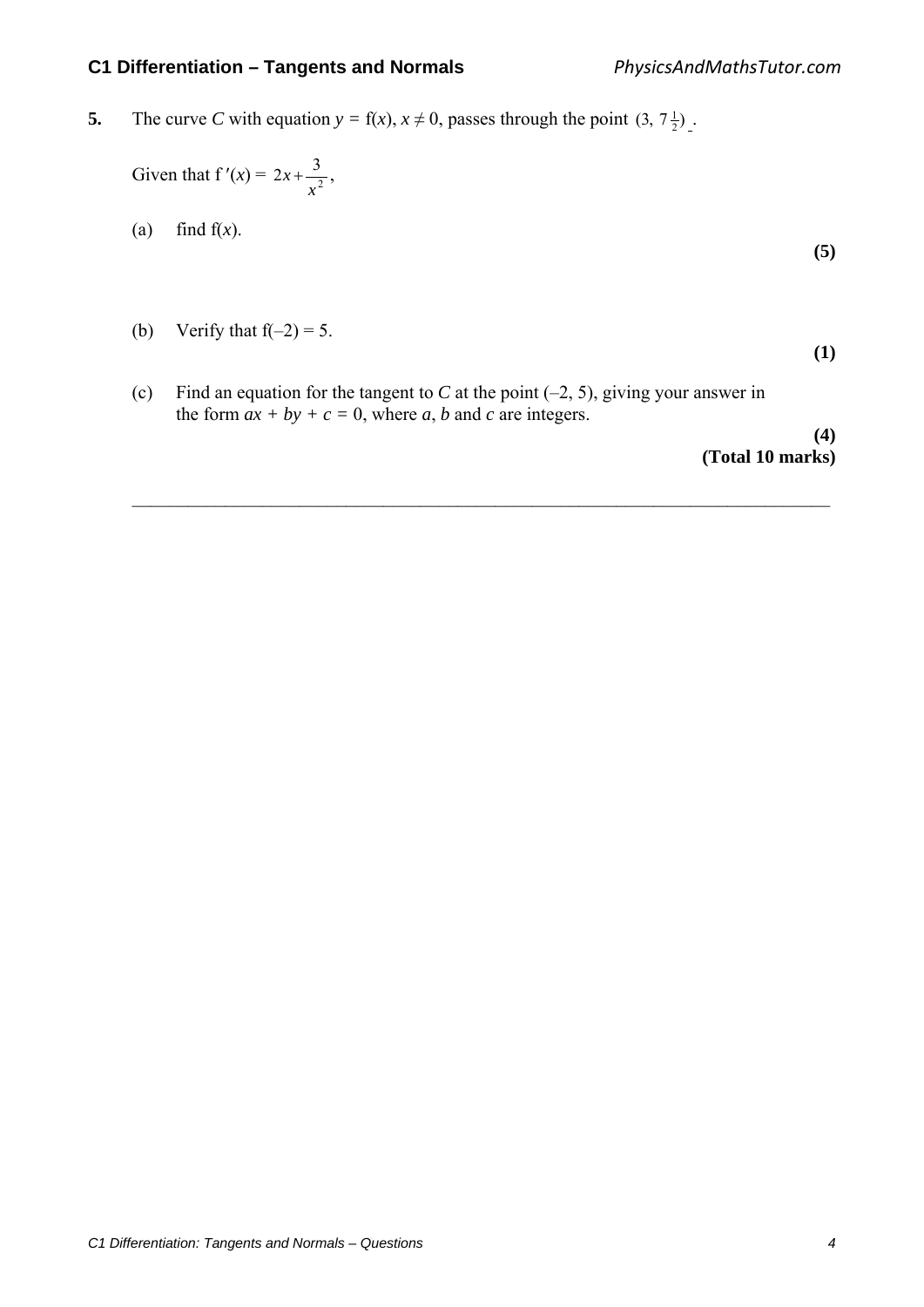

The figure above shows part of the curve *C* with equation

$$
y = (x - 1)(x^2 - 4).
$$

The curve cuts the *x*-axis at the points *P*, (1,0) and *Q*, as shown in the figure above.

(a) Write down the *x*-coordinate of *P*, and the *x*-coordinate of *Q*.

(b) Show that 
$$
\frac{dy}{dx} = 3x^2 - 2x - 4
$$
 (3)

(c) Show that  $y = x + 7$  is an equation of the tangent to *C* at the point (–1, 6).

The tangent to *C* at the point  $(-1, 6)$  cuts *C* again at the point *R*.

(d) Find the exact coordinates of *R*. **(5) (Total 12 marks)**   $\mathcal{L}_\text{max} = \frac{1}{2} \sum_{i=1}^{n} \frac{1}{2} \sum_{i=1}^{n} \frac{1}{2} \sum_{i=1}^{n} \frac{1}{2} \sum_{i=1}^{n} \frac{1}{2} \sum_{i=1}^{n} \frac{1}{2} \sum_{i=1}^{n} \frac{1}{2} \sum_{i=1}^{n} \frac{1}{2} \sum_{i=1}^{n} \frac{1}{2} \sum_{i=1}^{n} \frac{1}{2} \sum_{i=1}^{n} \frac{1}{2} \sum_{i=1}^{n} \frac{1}{2} \sum_{i=1}^{n} \frac{1$ 

**(2)** 

**(2)**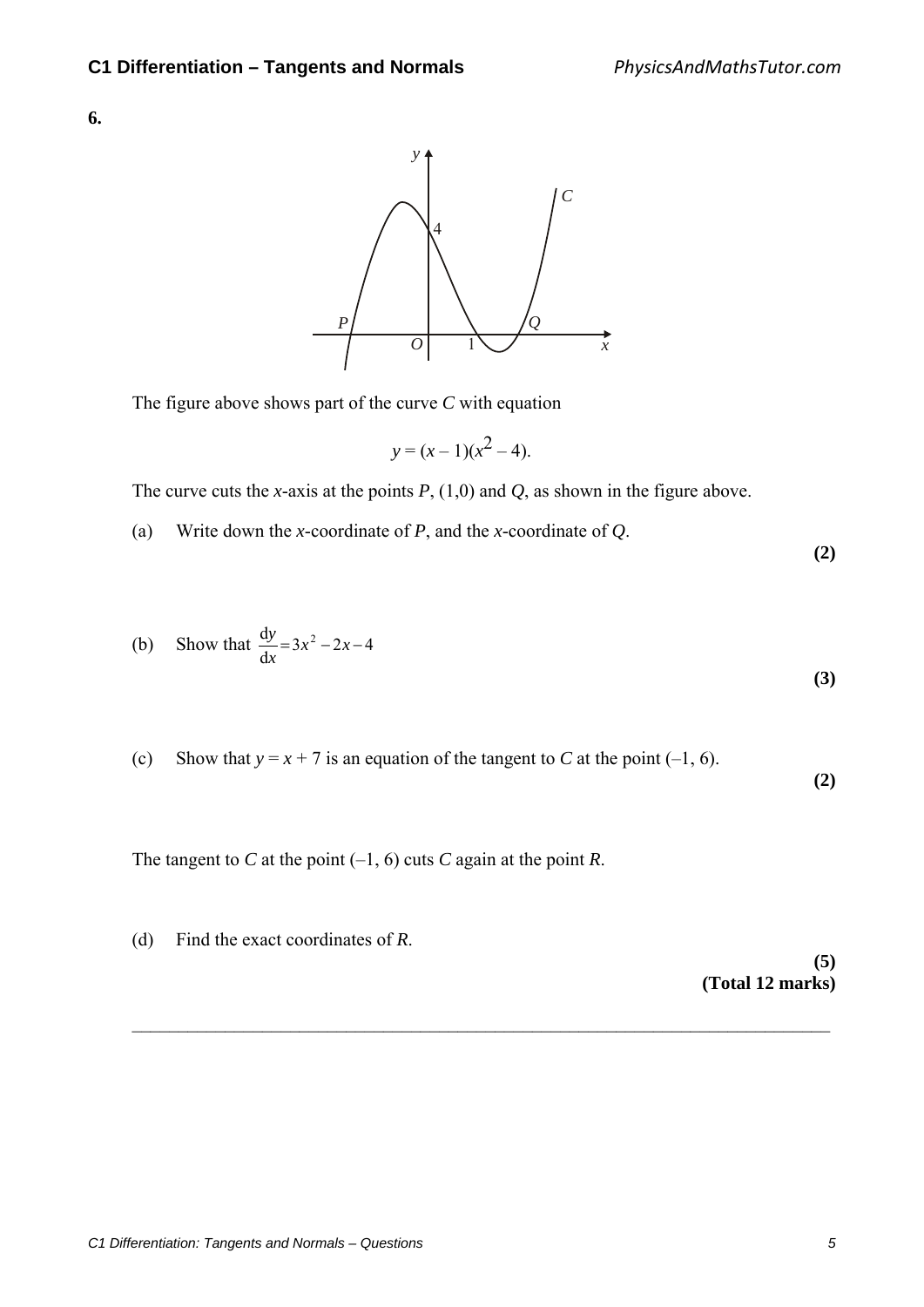



The figure above shows part of the curve *C* with equation

$$
y = (x - 1)(x^2 - 4).
$$

The curve cuts the *x*-axis at the points  $P$ ,  $(1, 0)$  and  $Q$ , as shown in the figure above.

(a) Write down the *x*-coordinate of *P*, and the *x*-coordinate of *Q*.

**(2)** 

(b) Show that 
$$
\frac{dy}{dx} = 3x^2 - 2x - 4.
$$
 (3)

(c) Show that  $y = x + 7$  is an equation of the tangent to *C* at the point (–1, 6).

 $\mathcal{L}_\text{max} = \frac{1}{2} \sum_{i=1}^{n} \frac{1}{2} \sum_{i=1}^{n} \frac{1}{2} \sum_{i=1}^{n} \frac{1}{2} \sum_{i=1}^{n} \frac{1}{2} \sum_{i=1}^{n} \frac{1}{2} \sum_{i=1}^{n} \frac{1}{2} \sum_{i=1}^{n} \frac{1}{2} \sum_{i=1}^{n} \frac{1}{2} \sum_{i=1}^{n} \frac{1}{2} \sum_{i=1}^{n} \frac{1}{2} \sum_{i=1}^{n} \frac{1}{2} \sum_{i=1}^{n} \frac{1$ 

**(2)** 

The tangent to *C* at the point *R* is parallel to the tangent at the point  $(-1, 6)$ .

(d) Find the exact coordinates of *R*.

**(5) (Total 12 marks)**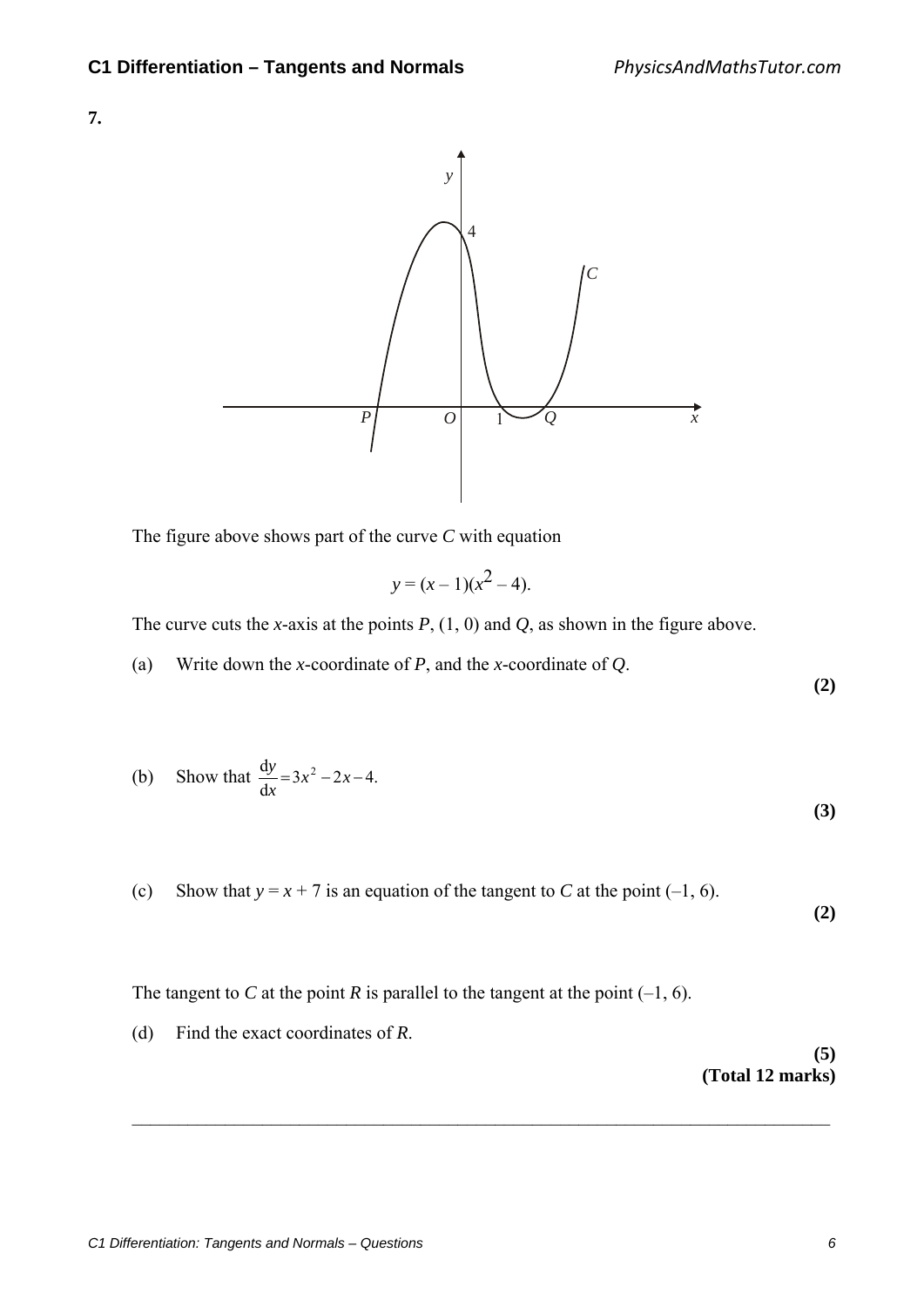**8.** The curve *C* has equation  $y = \frac{1}{3}x^3 - 4x^2 + 8x + 3$ .

The point *P* has coordinates (3, 0).

- (a) Show that *P* lies on *C*.
- (b) Find the equation of the tangent to *C* at *P*, giving your answer in the form  $y = mx$ + *c*, where *m* and *c* are constants.

Another point *Q* also lies on *C*. The tangent to *C* at *Q* is parallel to the tangent to *C* at *P*.

 $\mathcal{L}_\text{max} = \frac{1}{2} \sum_{i=1}^{n} \frac{1}{2} \sum_{i=1}^{n} \frac{1}{2} \sum_{i=1}^{n} \frac{1}{2} \sum_{i=1}^{n} \frac{1}{2} \sum_{i=1}^{n} \frac{1}{2} \sum_{i=1}^{n} \frac{1}{2} \sum_{i=1}^{n} \frac{1}{2} \sum_{i=1}^{n} \frac{1}{2} \sum_{i=1}^{n} \frac{1}{2} \sum_{i=1}^{n} \frac{1}{2} \sum_{i=1}^{n} \frac{1}{2} \sum_{i=1}^{n} \frac{1$ 

(c) Find the coordinates of *Q*.

**(5) (Total 11 marks)** 

**(1)** 

**(5)**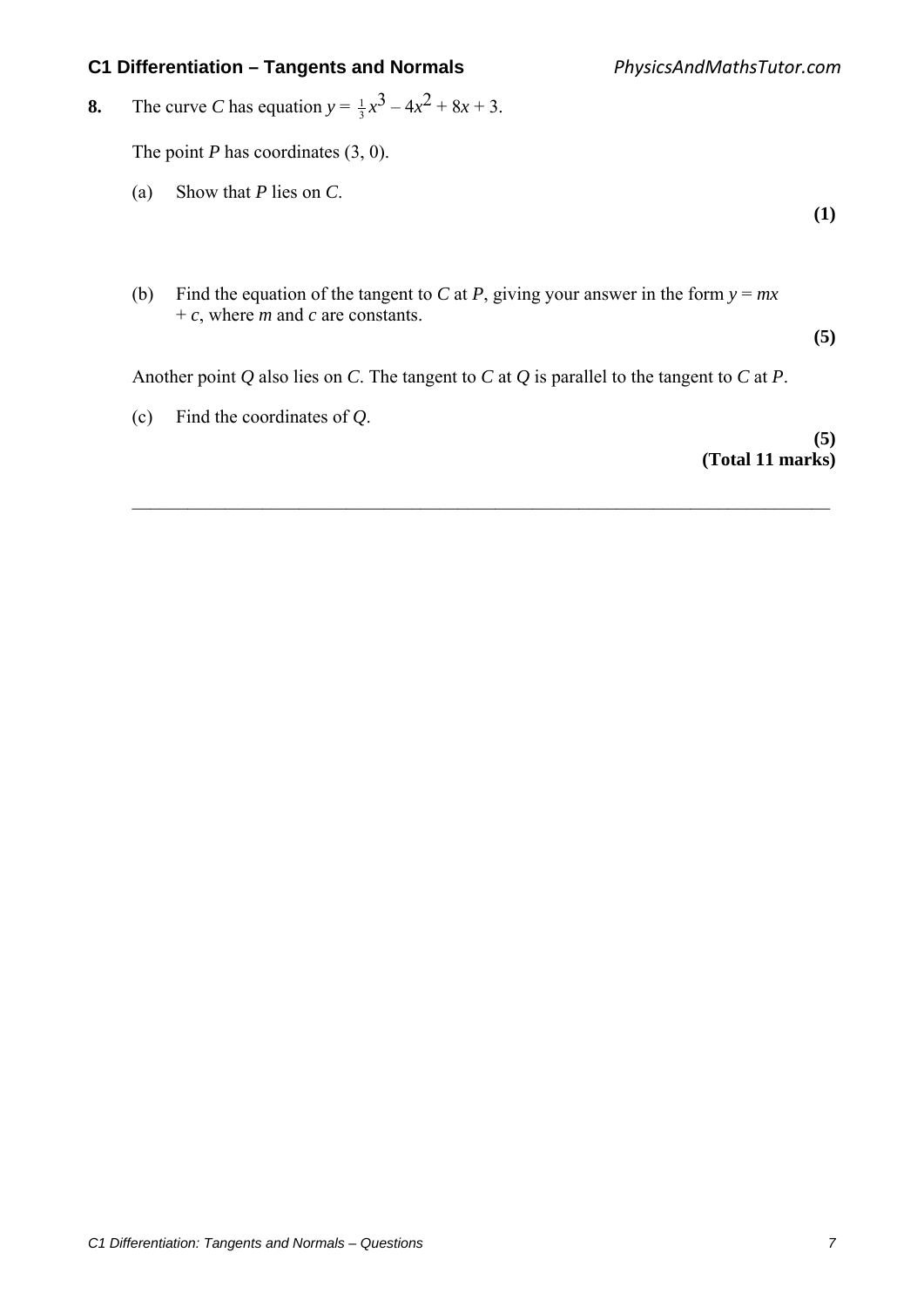



The diagram above shows part of the curve *C* with equation  $y = x^2 - 6x + 18$ . The curve meets the *y*-axis at the point *A* and has a minimum at the point *P*.

(a) Express 
$$
x^2 - 6x + 18
$$
 in the form  $(x - a)^2 + b$ , where *a* and *b* are integers.

**(3)** 

**(2)** 

**(4)** 

**(1)** 

(b) Find the coordinates of *P*.

(c) Find an equation of the tangent to *C* at *A*.

The tangent to *C* at *A* meets the *x*-axis at the point *Q*.

(d) Verify that *PQ* is parallel to the *y*-axis.

The shaded region *R* in the diagram is enclosed by *C*, the tangent at *A* and the line *PQ*.

 $\mathcal{L}_\text{max} = \frac{1}{2} \sum_{i=1}^{n} \frac{1}{2} \sum_{i=1}^{n} \frac{1}{2} \sum_{i=1}^{n} \frac{1}{2} \sum_{i=1}^{n} \frac{1}{2} \sum_{i=1}^{n} \frac{1}{2} \sum_{i=1}^{n} \frac{1}{2} \sum_{i=1}^{n} \frac{1}{2} \sum_{i=1}^{n} \frac{1}{2} \sum_{i=1}^{n} \frac{1}{2} \sum_{i=1}^{n} \frac{1}{2} \sum_{i=1}^{n} \frac{1}{2} \sum_{i=1}^{n} \frac{1$ 

(e) Use calculus to find the area of *R*.

**(5) (Total 15 marks)**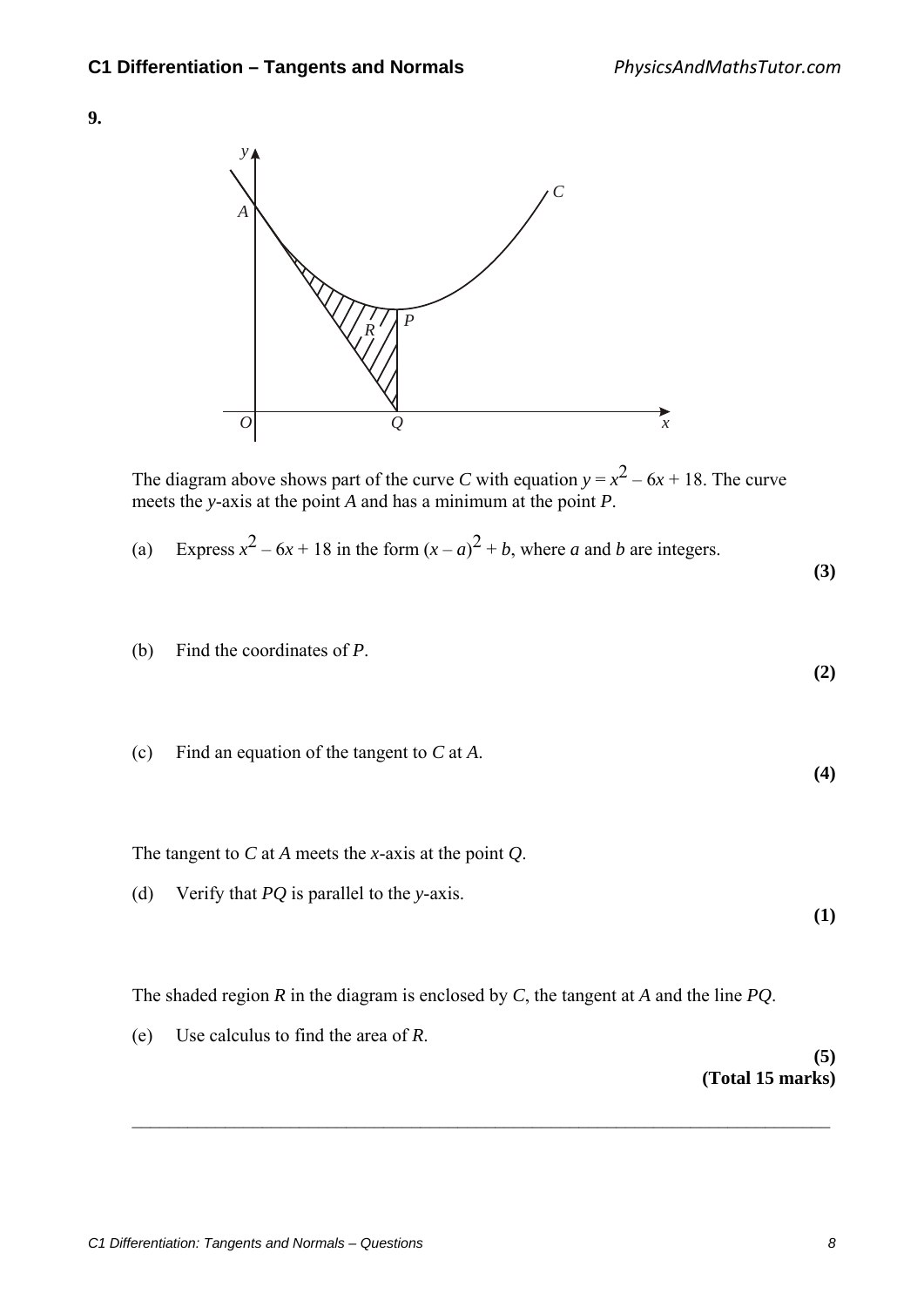**10.** The curve *C* has equation  $y = 4x^2 +$ *x*  $\frac{5-x}{2}$ ,  $x \ne 0$ . The point *P* on *C* has *x*-coordinate 1.

(a) Show that the value of 
$$
\frac{dy}{dx}
$$
 at *P* is 3.

(b) Find an equation of the tangent to *C* at *P*. **(3)** 

This tangent meets the *x*-axis at the point (*k*, 0).

(c) Find the value of *k*.

**(2) (Total 10 marks)** 

**(5)** 

 **11.** The gradient of the curve *C* is given by

$$
\frac{\mathrm{d}y}{\mathrm{d}x} = (3x - 1)^2.
$$

 $\mathcal{L}_\text{max} = \frac{1}{2} \sum_{i=1}^{n} \frac{1}{2} \sum_{i=1}^{n} \frac{1}{2} \sum_{i=1}^{n} \frac{1}{2} \sum_{i=1}^{n} \frac{1}{2} \sum_{i=1}^{n} \frac{1}{2} \sum_{i=1}^{n} \frac{1}{2} \sum_{i=1}^{n} \frac{1}{2} \sum_{i=1}^{n} \frac{1}{2} \sum_{i=1}^{n} \frac{1}{2} \sum_{i=1}^{n} \frac{1}{2} \sum_{i=1}^{n} \frac{1}{2} \sum_{i=1}^{n} \frac{1$ 

The point  $P(1, 4)$  lies on *C*.

(a) Find an equation of the normal to *C* at *P*.

(b) Find an equation for the curve *C* in the form  $y = f(x)$ .

(c) Using *x y* d  $\frac{dy}{dx}$  = (3x – 1)<sup>2</sup>, show that there is no point on *C* at which the tangent is parallel to the line  $y = 1 - 2x$ .

 $\mathcal{L}_\text{max} = \frac{1}{2} \sum_{i=1}^{n} \frac{1}{2} \sum_{i=1}^{n} \frac{1}{2} \sum_{i=1}^{n} \frac{1}{2} \sum_{i=1}^{n} \frac{1}{2} \sum_{i=1}^{n} \frac{1}{2} \sum_{i=1}^{n} \frac{1}{2} \sum_{i=1}^{n} \frac{1}{2} \sum_{i=1}^{n} \frac{1}{2} \sum_{i=1}^{n} \frac{1}{2} \sum_{i=1}^{n} \frac{1}{2} \sum_{i=1}^{n} \frac{1}{2} \sum_{i=1}^{n} \frac{1$ 

**(2) (Total 11 marks)** 

**(4)** 

**(5)**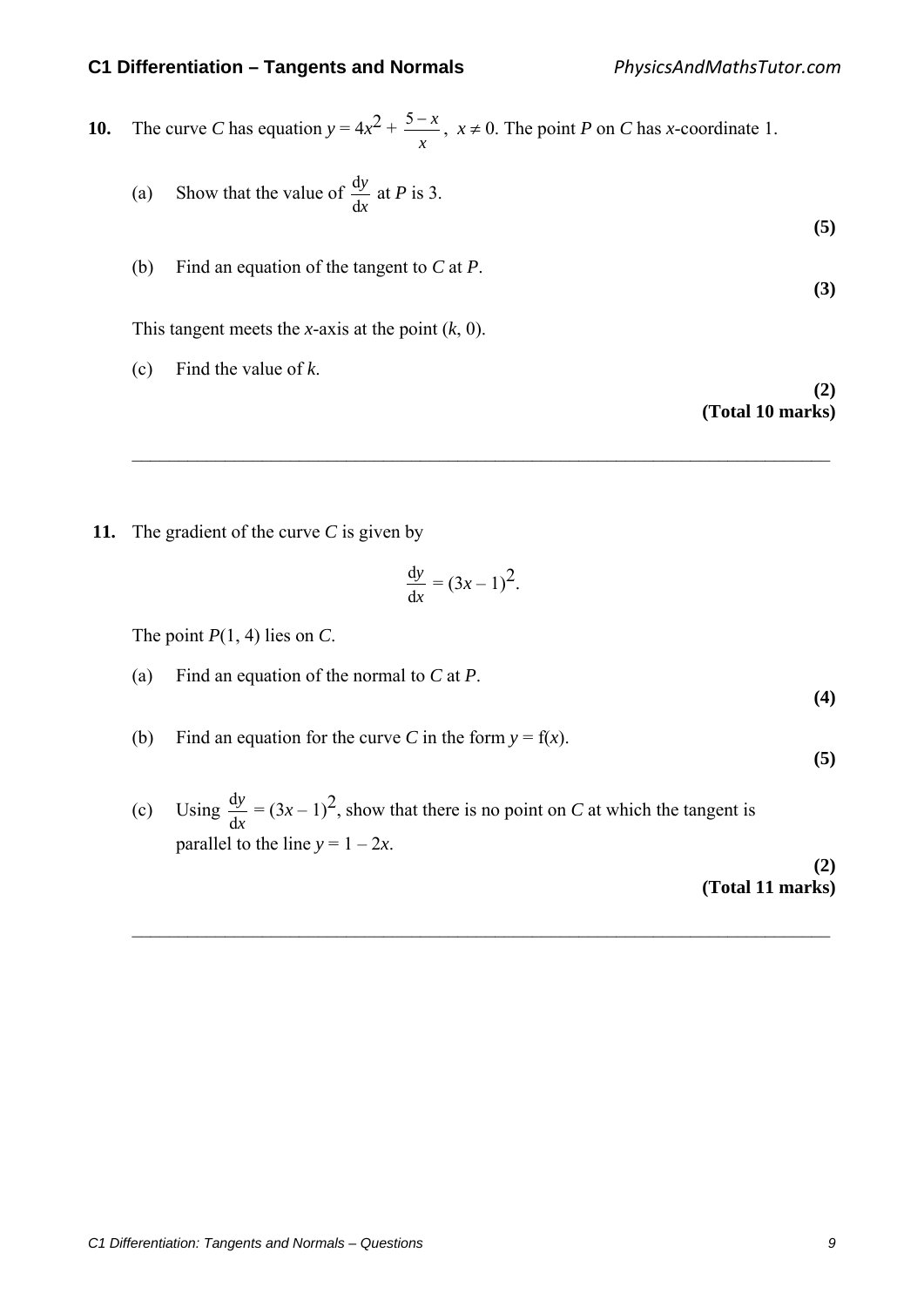

The curve *C*, with equation  $y = x(4 - x)$ , intersects the *x*-axis at the origin *O* and at the point *A*, as shown in the diagram above. At the point *P* on *C* the gradient of the tangent is  $-2$ .

(a) Find the coordinates of *P*.

**(4)** 

The region *R*, enclosed between *C* and *OA*, is shown shaded.

(b) Find the exact area of *R*.

**(5) (Total 9 marks)**

 $\mathcal{L}_\text{max} = \frac{1}{2} \sum_{i=1}^{n} \frac{1}{2} \sum_{i=1}^{n} \frac{1}{2} \sum_{i=1}^{n} \frac{1}{2} \sum_{i=1}^{n} \frac{1}{2} \sum_{i=1}^{n} \frac{1}{2} \sum_{i=1}^{n} \frac{1}{2} \sum_{i=1}^{n} \frac{1}{2} \sum_{i=1}^{n} \frac{1}{2} \sum_{i=1}^{n} \frac{1}{2} \sum_{i=1}^{n} \frac{1}{2} \sum_{i=1}^{n} \frac{1}{2} \sum_{i=1}^{n} \frac{1$ **13.** For the curve *C* with equation  $y = x^4 - 8x^2 + 3$ , (a) find *x y* d  $\frac{dy}{dx}$ , **(2)**  (b) find the coordinates of each of the stationary points, **(5)**  (c) determine the nature of each stationary point. **(3)**  The point *A*, on the curve *C*, has *x*-coordinate 1. (d) Find an equation for the normal to *C* at *A*, giving your answer in the form  $ax + by$  $+c = 0$ , where *a*, *b* and *c* are integers. **(5)** 

 $\mathcal{L}_\text{max} = \frac{1}{2} \sum_{i=1}^{n} \frac{1}{2} \sum_{i=1}^{n} \frac{1}{2} \sum_{i=1}^{n} \frac{1}{2} \sum_{i=1}^{n} \frac{1}{2} \sum_{i=1}^{n} \frac{1}{2} \sum_{i=1}^{n} \frac{1}{2} \sum_{i=1}^{n} \frac{1}{2} \sum_{i=1}^{n} \frac{1}{2} \sum_{i=1}^{n} \frac{1}{2} \sum_{i=1}^{n} \frac{1}{2} \sum_{i=1}^{n} \frac{1}{2} \sum_{i=1}^{n} \frac{1$ 

**(Total 15 marks)**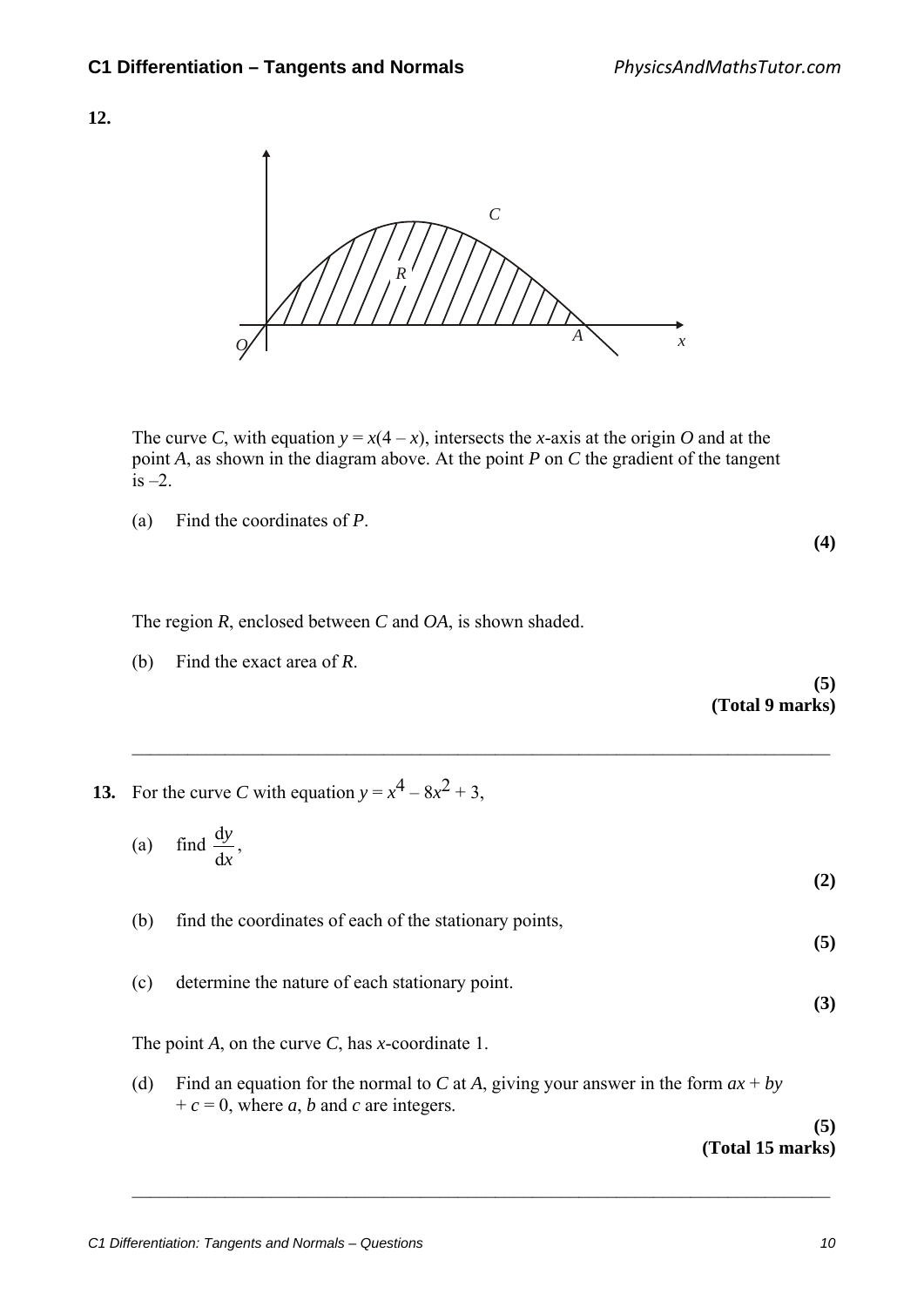

The curve *C*, shown in the diagram above, represents the graph of

$$
y = \frac{x^2}{25}, \quad x \ge 0.
$$

The points *A* and *B* on the curve *C* have *x*-coordinates 5 and 10 respectively.

(a) Write down the *y*-coordinates of *A* and *B*.

(b) Find an equation of the tangent to *C* at *A*.

 The finite region *R* is enclosed by *C*, the *y*-axis and the lines through *A* and *B* parallel to the *x-*axis.

| (c) | For points $(x, y)$ on C, express x in terms of y. | (2)              |
|-----|----------------------------------------------------|------------------|
| (d) | Use integration to find the area of $R$ .          | (5)              |
|     |                                                    | (Total 12 marks) |

 $\mathcal{L}_\text{max} = \frac{1}{2} \sum_{i=1}^{n} \frac{1}{2} \sum_{i=1}^{n} \frac{1}{2} \sum_{i=1}^{n} \frac{1}{2} \sum_{i=1}^{n} \frac{1}{2} \sum_{i=1}^{n} \frac{1}{2} \sum_{i=1}^{n} \frac{1}{2} \sum_{i=1}^{n} \frac{1}{2} \sum_{i=1}^{n} \frac{1}{2} \sum_{i=1}^{n} \frac{1}{2} \sum_{i=1}^{n} \frac{1}{2} \sum_{i=1}^{n} \frac{1}{2} \sum_{i=1}^{n} \frac{1$ 

**(1)** 

**(4)**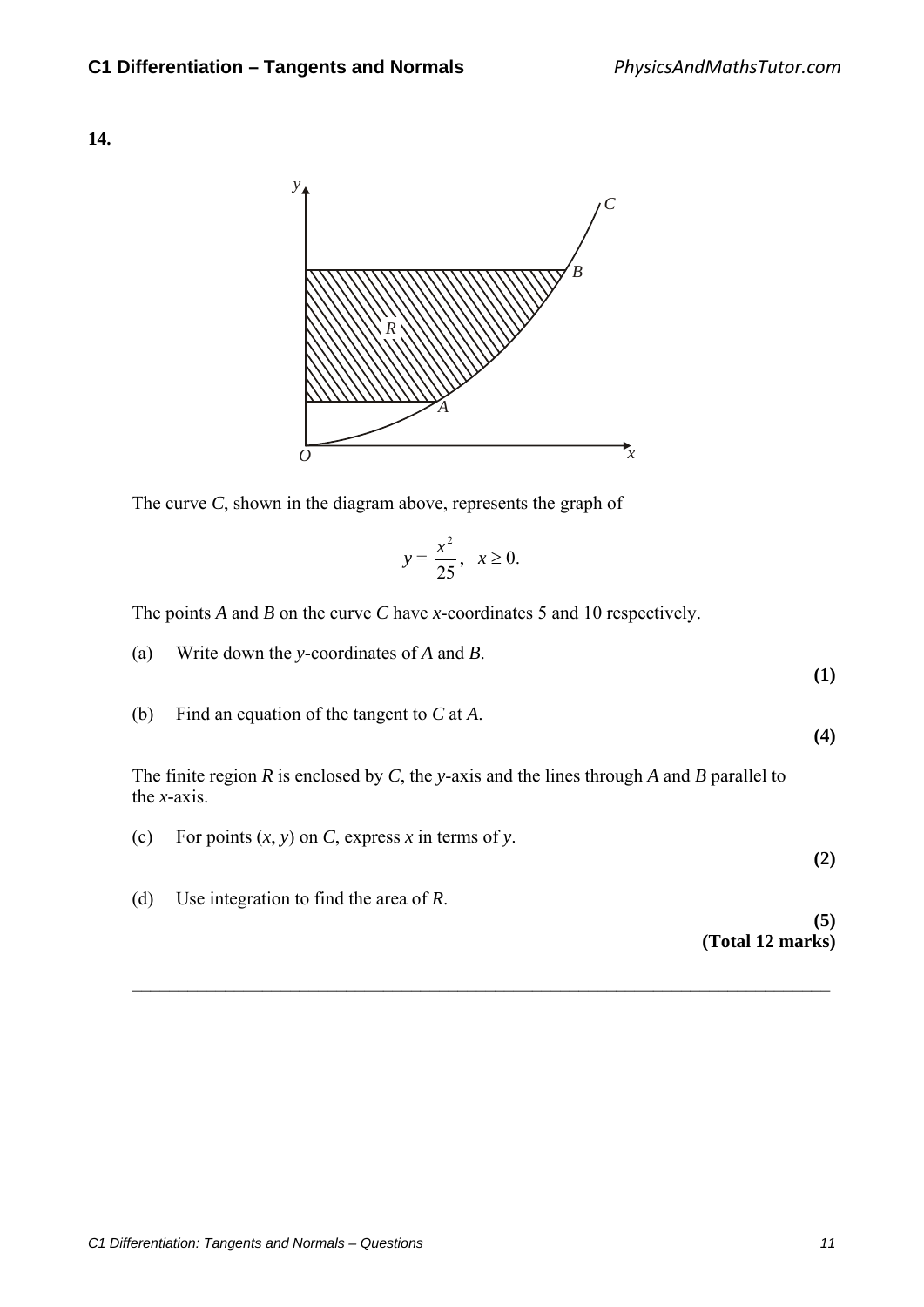

The curve *C*, shown above, has equation  $y = 3x - x^2$ . It passes through the origin *O* and the point *B* on the *x*-axis.

 $\mathcal{L}_\text{max} = \frac{1}{2} \sum_{i=1}^{n} \frac{1}{2} \sum_{i=1}^{n} \frac{1}{2} \sum_{i=1}^{n} \frac{1}{2} \sum_{i=1}^{n} \frac{1}{2} \sum_{i=1}^{n} \frac{1}{2} \sum_{i=1}^{n} \frac{1}{2} \sum_{i=1}^{n} \frac{1}{2} \sum_{i=1}^{n} \frac{1}{2} \sum_{i=1}^{n} \frac{1}{2} \sum_{i=1}^{n} \frac{1}{2} \sum_{i=1}^{n} \frac{1}{2} \sum_{i=1}^{n} \frac{1$ 

(a) Find, in the form  $ax + by + c = 0$ , an equation of the normal to *C* at the point *A*(1, 2).

**(5)** 

**(2)** 

(b) Show that this normal passes through the point *B*.

The shaded region *R* is bounded by the curve and the line *AB*.

(c) Find, by integration, the area of *R*.

**(7) (Total 14 marks)**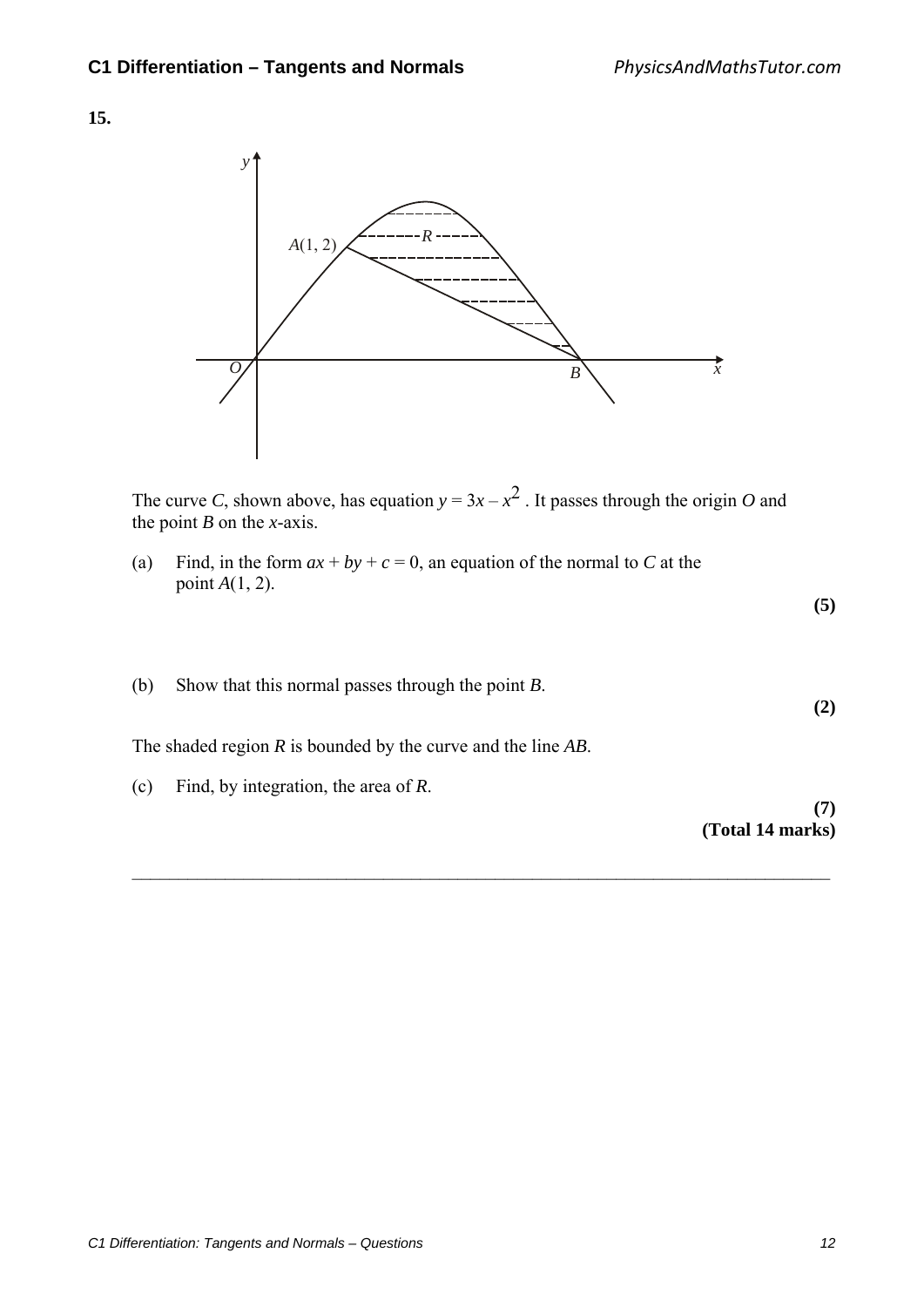1. (a) 
$$
y = \frac{x^2 - 5x - 24}{x} = x - 5 - 24x^{-1}
$$
  
\n(or equiv., e.g.  $x + 3 - 8 - \frac{24}{x}$ )  
\n $\frac{dy}{dx} = 1 + 24x^{-2}$  or  $\frac{dy}{dx} = 1 + \frac{24}{x^2}$    
\nM1 A1 4

**Note**

1<sup>st</sup> M: Mult. out to get  $x^2 + bx + c$ ,  $b \ne 0$ ,  $c \ne 0$  and dividing by *x* (not  $x^2$ ). Obtaining one correct term, e.g. *x*…….. is sufficient evidence of a division attempt.

 $2^{nd}$  M: Dependent on the  $1<sup>st</sup>$  M:

Evidence of  $x^n \to kx^{n-1}$  for one *x* term (i.e. not just the constant term) is sufficient). Note that mark is not given if, for example, the numerator and denominator are differentiated separately.

A mistake in the 'middle term', e.g.  $x + 5 - 24x^{-1}$ , does not invalidate the 2<sup>nd</sup> A mark, so M1 A0 M1 A1 is possible.

(b) 
$$
x = 2
$$
:  $y = -15$    
Allow if seen in part (a).   
 B1  
 $\left(\frac{dy}{dx}\right)1 + \frac{24}{4} = 7$    
Follow-through from candidate's non-constant  $\frac{dy}{dx}$ .   
 B1ft  
 This must be simplified to a "single value".

$$
y+15 = 7(x-2)
$$
 (or equiv., e.g.  $y = 7x-29$ )  
Allow  $\frac{y+15}{x-2} = 7$  M1 A1 4

**Note**

B1ft: For evaluation, using  $x = 2$ , of their *x y* d d

, even if unlabelled or called *y*.

M: For the equation, in any form, of a straight line through

 $(2, -15)$  with candidate's *x y* d  $\frac{dy}{dx}$  value as gradient.

Alternative is to use  $(2, -15)$  in  $y = mx + c$  to find a value for *c*, in which case  $y = 7x + c$  leading to  $c = -29$  is sufficient for the A1).

(See general principles for straight line equations at the end of the scheme).

Final A: 'Unsimplified' forms are acceptable, but…

 $y - (-15) = 7(x - 2)$  is A0 (unresolved 'minus minus').

**[8]**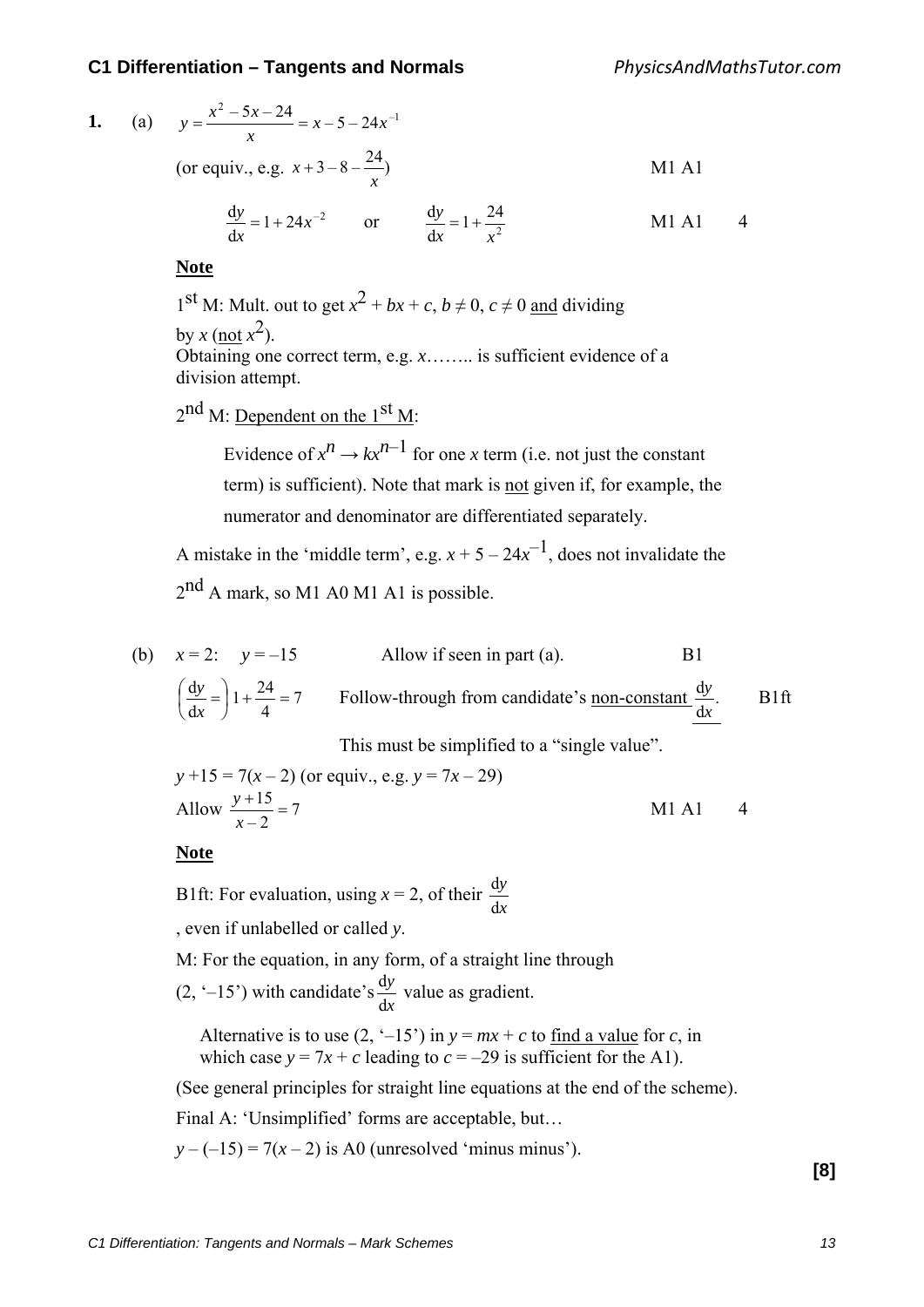*PhysicsAndMathsTutor.com*

2. (a) 
$$
x=2
$$
:  $y=8-8-2+9=7$  (\*)  
B1 1

### **Note**

B1 there must be a clear attempt to substitute  $x = 2$  leading to 7 e.g.  $2^3 - 2 \times 2^2 - 2 + 9 = 7$ 

(b) 
$$
\frac{dy}{dx} = 3x^2 - 4x - 1
$$
 M1 A1

$$
x = 2: \qquad \frac{dy}{dx} = 12 - 8 - 1 = 3
$$

$$
y - 7 = 3(x - 2),
$$
  $y = 3x + 1$  M1, A1 5

# **Note**

1<sup>st</sup> M1 for an attempt to differentiate with at least one of the given terms fully correct.

 $1<sup>st</sup>$  A1 for a fully correct expression

2<sup>nd</sup> A1ft for sub. 
$$
x = 2
$$
 in their  $\frac{dy}{dx} = (\neq y)$  accept for a correct  
expression e.g.  $3 \times (2)^2 - 4 \times 2 - 1$ 

 $2<sup>nd</sup>$  M1 for use of their "3" (provided it comes from their  $\frac{dy}{dx} = (\neq y)$ *x*  $\frac{y}{x}$  = ( $\neq$ and  $x = 2$ ) to find equation of tangent. Alternative is to use  $(2, 7)$  in  $y = mx + c$  to find a value for *c*. Award when  $c = ...$  is seen.

 **No attempted use of** *x y* d  $\frac{dy}{dt}$  in (b) scores  $0/5$ 

(c) 
$$
m = -\frac{1}{3}
$$
 (for  $-\frac{1}{m}$  with their *m*) B1ft

$$
3x^2 - 4x - 1 = -\frac{1}{3}, 9x^2 - 12x - 2 = 0 \text{ or } x^2 - \frac{4}{3}x - \frac{2}{9} = 0 \text{ (o.e.)}
$$
 M1, A1

$$
\left(x = \frac{12 + \sqrt{144 + 72}}{18}\right) \left(\sqrt{216} = \sqrt{36}\sqrt{6} = 6\sqrt{6}\right) \text{ or } (3x - 2)^2
$$
  
6 \rightarrow 3x = 2 \pm \sqrt{6}

$$
x = \frac{1}{3} \left( 2 + \sqrt{6} \right) \tag{*}
$$

A1cso 5

**Note**

1<sup>st</sup> M1 for forming an equation from their  $\frac{dy}{dx} = (\neq y)$ *x*  $y = (\neq y)$  and their *m*  $-\frac{1}{x}$  (must be changed from *m*)  $1<sup>st</sup>$  A1 for a correct 3TO all terms on LHS (condone missing = 0)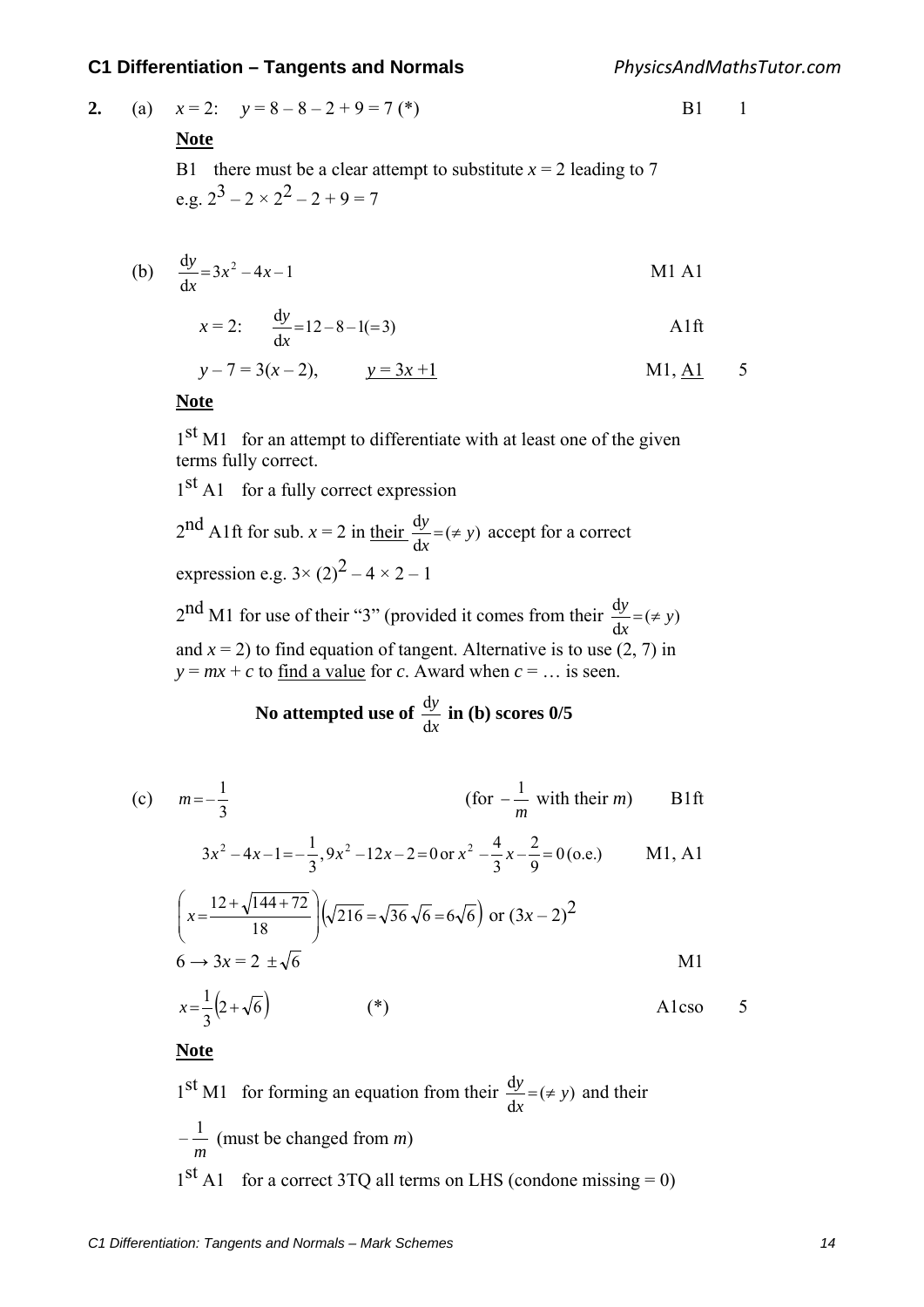$2<sup>nd</sup>$  M1 for proceeding to  $x = ...$  or  $3x = ...$  by formula or completing the square for a 3TQ.

Not factorising. Condone  $\pm$ 

2<sup>nd</sup> A1 for proceeding to given answer with no incorrect working seen. Can still have  $\pm$ 

ALT Verify (for M1A1M1A1)  $1<sup>st</sup>$  M1 for attempting to square need  $\geq$  3 correct values in 9 st  $\Lambda$  1 for  $10+4\sqrt{6}$  $\frac{4+6+4\sqrt{6}}{9}$ , 1<sup>st</sup> A1 for  $\frac{10+}{4}$ 

 $2<sup>nd</sup>$  M1 Dependent on  $1<sup>st</sup>$  M1 in this case for substituting in all terms of their *x y* d d

 $2<sup>nd</sup>$  A1cso for cso <u>with a full comment</u> e.g. "the *x* co-ord of *Q* is ..."

**[11]**

$$
3. \qquad \qquad
$$

**3.** (a)  $\left|\frac{dy}{1}\right| = 1$ J  $\left(\frac{dy}{dx}\right)$ L  $\frac{dy}{dx}$ = *x y* d  $\frac{dy}{dx} = -4 + 8x^{-2}$  (4 or  $8x^{-2}$  for M1... sign can be wrong) M1A1

$$
x = 2 \implies \qquad m = -4 + 2 = -2 \tag{M1}
$$

The first 4 marks could be earned in part (b)

$$
y = 9 - 8 - \frac{8}{2} = -3
$$
 B1

Equation of tangent is:  $y+3 = -2(x-2) \rightarrow y = 1-2x$  (\*) M1 A1cso 6

# **Note**

 $1<sup>st</sup>$  M1 for 4 or  $8x<sup>-2</sup>$  (ignore the signs).

 $1<sup>st</sup>$  A1 for both terms correct (including signs).

 $2<sup>nd</sup>$  M1 for substituting *x* = 2 into their *x y* d  $\frac{dy}{dx}$  (must be different from their *y*)

- B1 for  $yp = -3$ , but not if clearly found from the given equation of the tangent.
- 3rd M1 for attempt to find the equation of tangent at *P*, follow through their m and *yP*.

 Apply general principles for straight line equations (see end of scheme). NO DIFFERENTIATION ATTEMPTED: Just assuming *m* = –2 at this stage is M0

 $2<sup>nd</sup>$  A1cso for correct work leading to printed answer (allow equivalents with  $2x$ , *y*, and 1 terms...

such as  $2x + y - 1 = 0$ .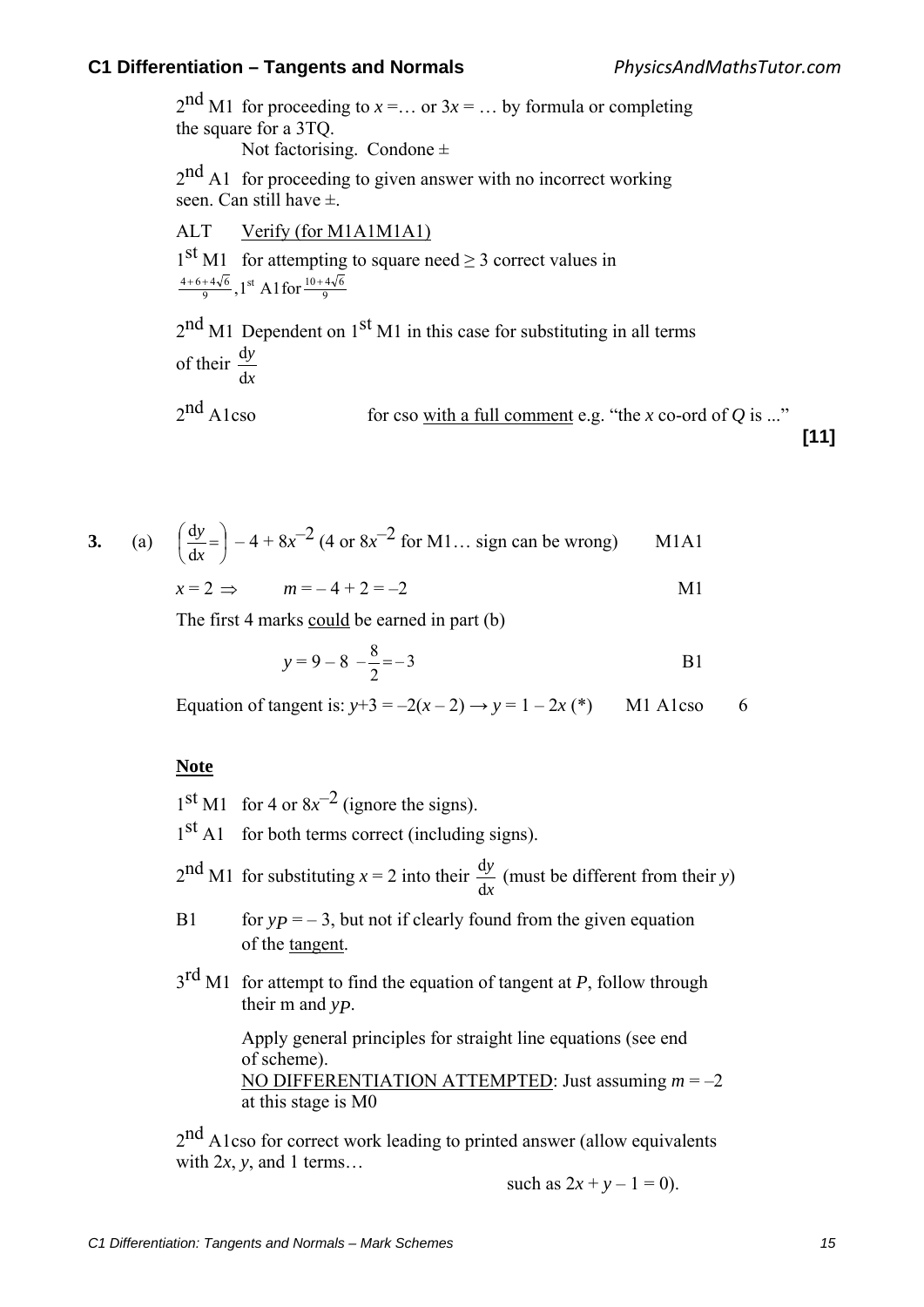(b) Gradient of normal 
$$
=
$$
  $\frac{1}{2}$  B1ft

Equation is: 
$$
\frac{y+3}{x-2} = \frac{1}{2}
$$
 or better equivalent, e.g.  $y = \frac{1}{2}x - 4$  M1A1 3

**Note**

- B1ft for correct use of the perpendicular gradient rule. Follow through their *m*, but if  $m \neq -2$  there must be clear evidence that the *m* is thought to be the gradient of the tangent.
- M1 for an attempt to find normal at P using their changed gradient and their *yP*. Apply general principles for straight line equations (see end of scheme).
- A1 for any correct form as specified above (correct answer only).

(c) 
$$
(A:)\frac{1}{2}
$$
,  $(B:)$  8   
B1, B1

Area of triangle is:  $\frac{1}{2}$   $(x + x) \times y$  with values for all of  $xB$ ,  $xA$  and  $yP$  M1

$$
\frac{1}{2}\left(8-\frac{1}{2}\right) \times 3 = \frac{45}{4} \text{ or } 11.25
$$
 A1 4

## **Note**

 $1<sup>st</sup> B1$  for 2  $\frac{1}{2}$  and  $2^{nd}$  B1 for 8.

> M1 for a full method for the area of triangle *ABP*. Follow through their  $x_A$ , $x_B$  and their  $y_P$ , but the mark is to be awarded 'generously', condoning sign errors.. The final answer must be positive for A1, with negatives in the working condoned.

Determinant: Area = 
$$
\frac{1}{2}\begin{vmatrix} x_1 & y_1 & 1 \ x_2 & y_2 & 1 \ x_3 & y_3 & 1 \end{vmatrix} = \frac{1}{2}\begin{vmatrix} 2 & -3 & 1 \ 0.5 & 0 & 1 \ 8 & 0 & 1 \end{vmatrix} = ...
$$
 (Attempt

to multiply out required for M1)

Alternative: 
$$
AP = \sqrt{(2-0.5)^2 + (-3)^2}
$$
,  $BP = \sqrt{(2-8)^2 + (-3)^2}$  Area  
=  $\frac{1}{2}AP \times BP = ...$  M1

Intersections with y-axis instead of *x*-axis: Only the M mark is available B0 B0 M1 A0.

**[13]**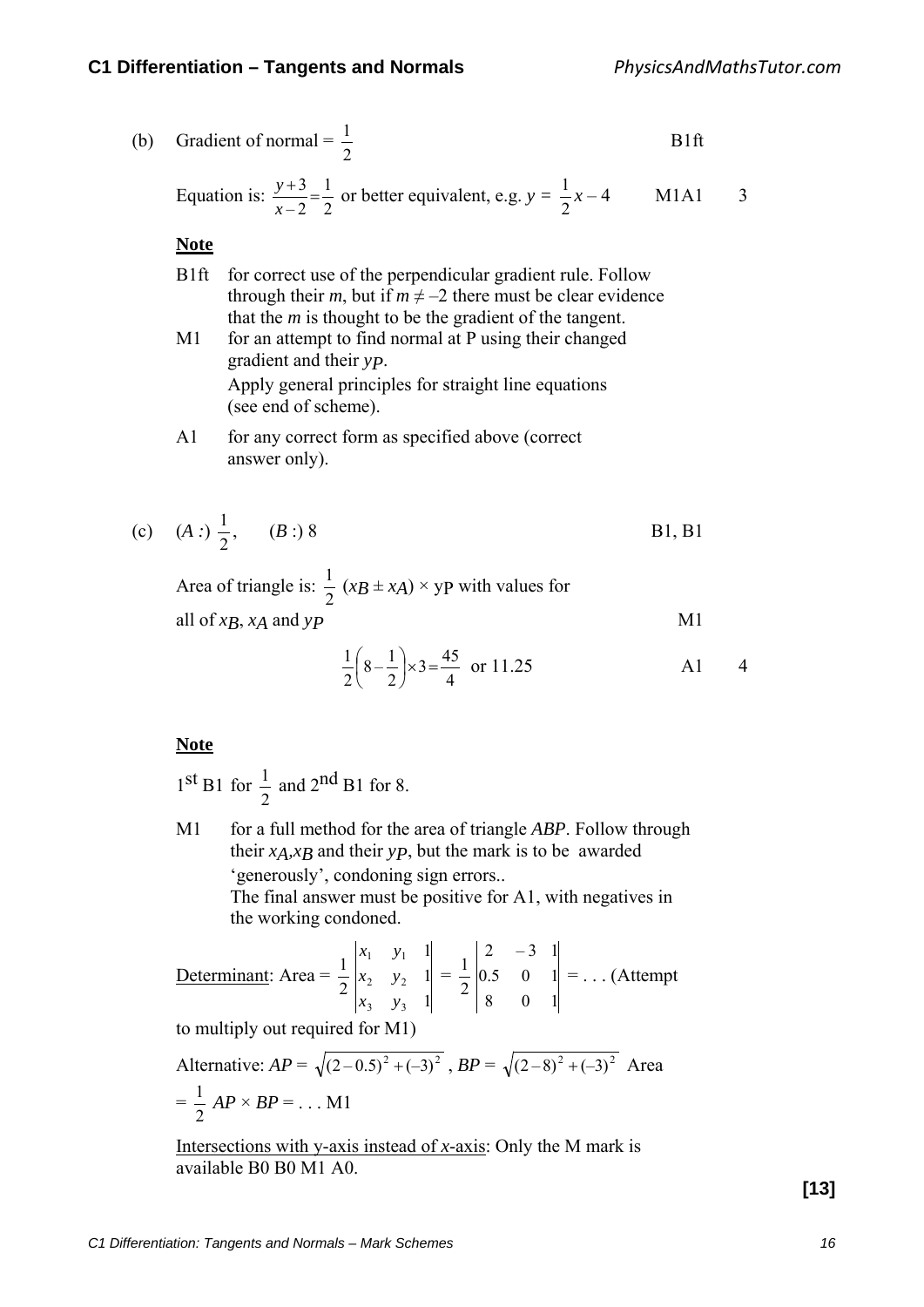4. (a) 
$$
x = 1
$$
:  $y = -5 + 4 = -1$ ,  $x = 2$ :  $y = -16 + 2 = -14(\text{can be given}^{15} \text{B1 for } -1$   
in (b) or (c))2<sup>nd</sup>B1 for -14  
 $PQ = \sqrt{(2-1)^2 + (-14-(-1))^2} = \sqrt{170}$  (\*) M1A1cso 4  
M1 for attempting *PO* or *PO*<sup>2</sup> using their *P* and their *O*

- M1 for attempting *PQ* or *PQ*<sup>2</sup> using their *P* and their *Q*. Usual rules about quoting formulae. We must see attempt at  $1^2 + (yp - yQ)^2$  for M1.  $PQ^2 = \sqrt{...}$  etc could be M1A0.
- A1cso for proceeding to the correct answer with no incorrect working seen.

(b) 
$$
y=x^3-6x^2+4x^{-1}
$$
  
\n $\frac{dy}{dx} = 3x^2 - 12x - 14x^{-2}$   
\nM1A1  
\nM1A1

$$
x = 1: \frac{dy}{dx} = 3 - 12 - 4 = -13
$$
 M: Evaluate at one of the points M1  

$$
x = 2: \frac{dy}{dx} = 12 - 24 - 1 = -13
$$
. ParallelA: Both correct + conclusionA1 5

- $1<sup>st</sup>$  M1 for multiplying by  $x<sup>2</sup>$ , the  $x<sup>3</sup>$  or  $-6x<sup>2</sup>$  must be correct.
- 2<sup>nd</sup> M1 for some correct differentiation, at least one term must be correct as printed.
- 1<sup>st</sup> A1 for a fully correct derivative. **These 3 marks can be awarded anywhere when first seen.**
- $3<sup>rd</sup>$  M1 for attempting to substitute  $x = 1$  or  $x = 2$  in their derivative. Substituting in *y* is M0.
- $2<sup>nd</sup>$  A1 for –13 from both substitution and a brief comment. The –13 must come from their derivative.
- (c) Finding gradient of normal  $\mid m = \frac{1}{10} \mid$ Ј  $\left(m=\frac{1}{12}\right)$  $\setminus$  $\left( m\right)$ 13  $m = \frac{1}{12}$  M1

$$
y = -1 = \frac{1}{13}(x - 1)
$$
 M1A1ft

$$
x - 13y - 14 = 0
$$
 o.e. Alcso 4

$$
0.e.
$$

- $1<sup>st</sup>$  M1 for use of the perpendicular gradient rule. Follow through their –13.
- $2<sup>nd</sup>$  M1 for full method to find the equation of the normal or tangent at *P*. If formula is quoted allow slips in substitution, otherwise a correct substation is required.
- 1st A1ft foa correct expression. Follow through their –1 and their changed gradient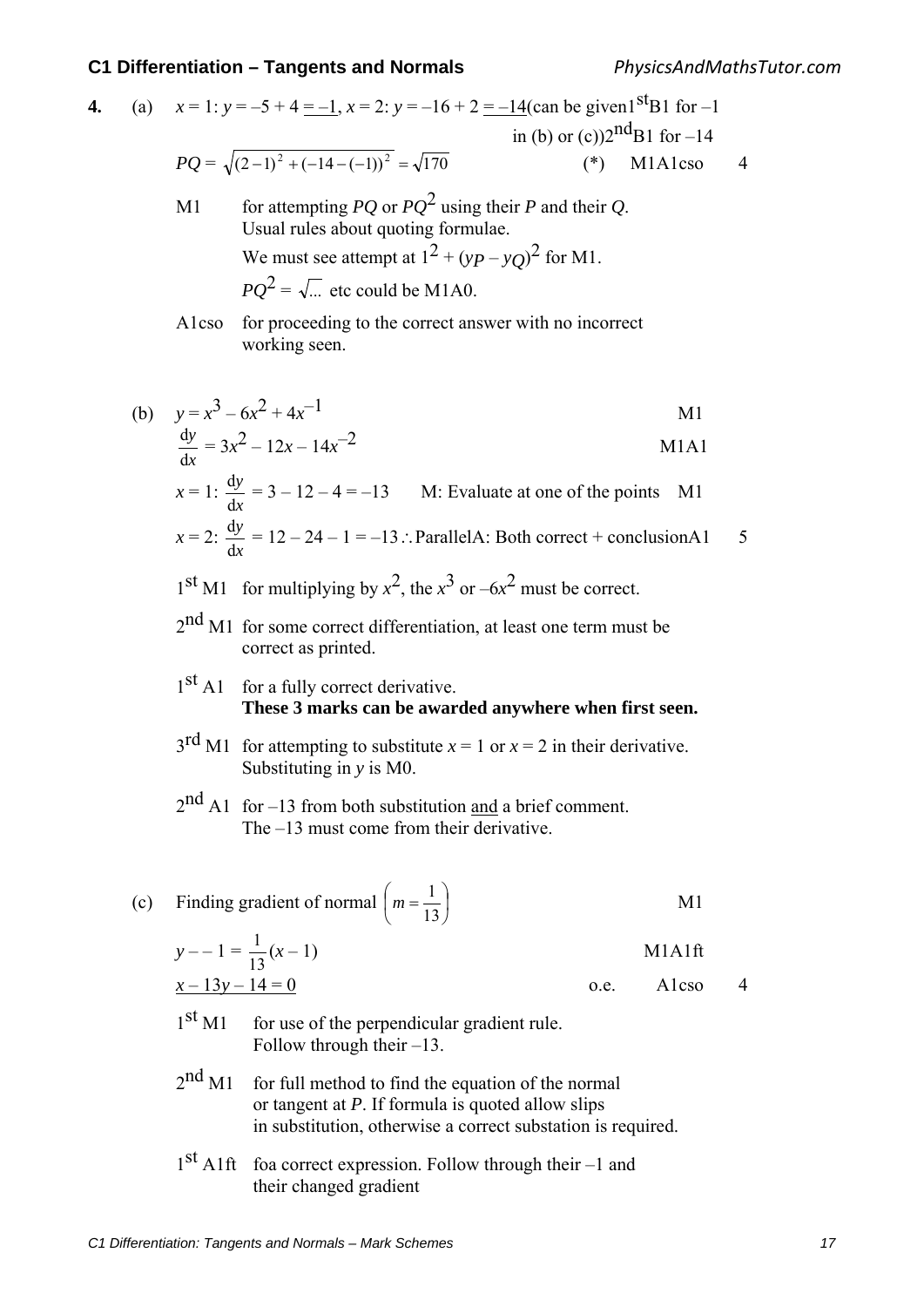$2<sup>nd</sup>$  A1cso for a correct equation with = 0 and integer coefficients. This mark is dependent upon the  $-13$  coming from their derivative in (b) hence cso. Tangent can get M0M1A0A0, changed gradient can get M0M1A1A0 or M1M1A1A0. Condone confusion over terminology of tangent and normal, mark gradient and equation

MR Allow for *x*  $-\frac{4}{x}$  or  $(x+6)$  but not omitting  $4x^{-1}$  6r treating it as 4x.

$$
[13]
$$

5. (a) 
$$
f(x) = \frac{2x^2}{2} + \frac{3x^{-1}}{-1}(+c)
$$
  $-\frac{3}{x}$  is OK  
\n $(3, 7\frac{1}{2})$  gives  $\frac{15}{2} = 9 - \frac{3}{3} + c$   $3^2$  or  $3^{-1}$  are OK instead of 9 or  $\frac{1}{3}$  M1A1f.t.  
\n $c = -\frac{1}{2}$   
\n $I^{st} M1$  for some attempt to integrate  $x^n \rightarrow x^{n+1}$   
\n $I^{st} A1$  both x terms as printed or better. Ignore (+c)  
\nhere.  
\n $2^{nd} M1$  for use of  $(3, 7\frac{1}{2})$  or  $(-2, 5)$  to form an equation  
\nfor c.  
\nThere must be some correct substitution. No + c is  
\nM0. Some changes in x terms of function needed.  
\n $2^{nd} A1f.t.$  for a correct equation for c. Follow through  
\ntheir integration. They must tidy up  
\nfraction/fraction and signs (e.g. - -to +).

(b) 
$$
f(-2)=4+\frac{3}{2}-\frac{1}{2}
$$
 (\*)  
\n*Blcso* If  $(-2, 5)$  is used to find c in (a) *BO* here unless  
\n*they verify*  $f(3) = 7.5$ .

(c) 
$$
m = -4 + \frac{3}{4}, = -3.25
$$
 M1,A1

Equation of tangent is: 
$$
y - 5 = -3.25(x + 2)
$$
 M1  
\n $4y + 13x + 6 = 0$  o.e. Al  $4$   
\n $1^{st} M1$  for attempting  $m = f'(\pm 2)$   
\n $1^{st} A1$  for  $-\frac{13}{4}$  or  $-3.25$   
\n $2^{nd} M1$  for attempting equation of tangent at  $(-2, 5)$ ,

*C1 Differentiation: Tangents and Normals – Mark Schemes 18*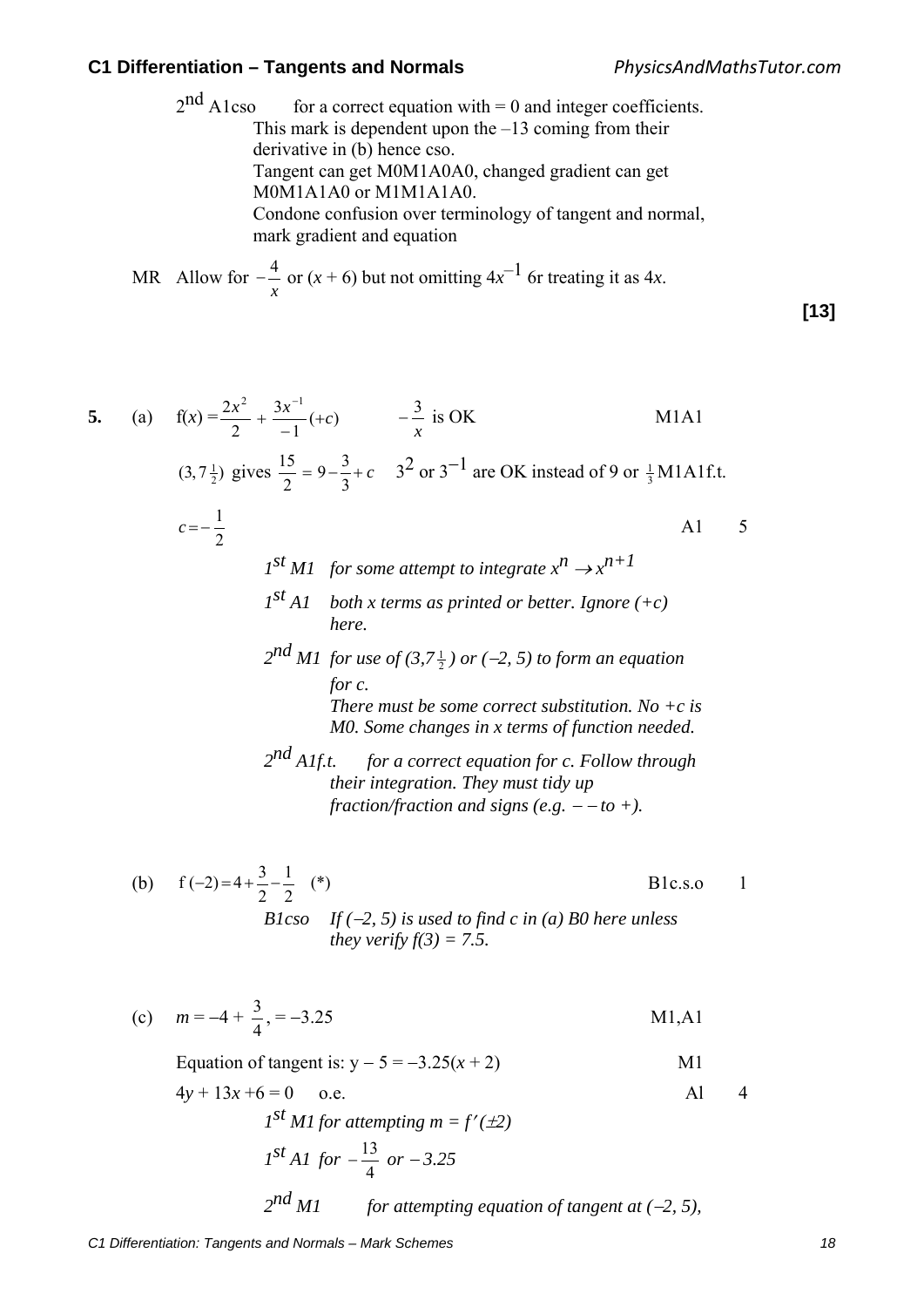*f.t. their m, based on x y* d  $\frac{dy}{dx}$ .

**6.** (a) *x*-coordinate of *P* is  $-2$ , *x*-coordinate of *Q* is 2. B1, B1 2

 $2^{nd}$  *A1 o.e. must have a, b and c integers and = 0. Treat (a) and (b) together as a batch of 6 marks.* 

**[10]**

(b) 
$$
y = x^3 - x^2 - 4x + 4
$$
  
\n
$$
\frac{dy}{dx} = 3x^2 - 2x - 4
$$
\n
$$
\frac{dy}{dx} = 3x^2 - 2x - 4
$$
\n
$$
\frac{dy}{dx} = 1(x^2 - 4) + (x - 1)2x
$$
\n
$$
= 3x^2 - 2x - 4
$$
\n
$$
\frac{dy}{dx} = 1 - 1 \Rightarrow \quad M = 3 + 2 - 4 = 1
$$
\n
$$
\frac{dy}{dx} = 1 - 1 \Rightarrow \quad M = 1 - 1
$$
\n
$$
\frac{dy}{dx} = 1 - 1 \Rightarrow \quad M = 1 - 1
$$
\n
$$
\frac{dy}{dx} = 1 - 1 \Rightarrow \quad M = 1 - 1
$$
\n
$$
\frac{dy}{dx} = 1 - 1 \Rightarrow \quad M = 1 - 1
$$
\n
$$
\frac{dy}{dx} = 1 - 1 \Rightarrow \quad M = 1 - 1
$$
\n
$$
\frac{dy}{dx} = 1 - 1 \Rightarrow \quad M = 1 - 1
$$
\n
$$
\frac{dy}{dx} = 1 - 1 \Rightarrow \quad M = 1 - 1
$$
\n
$$
\frac{dy}{dx} = 1 - 1 \Rightarrow \quad M = 1 - 1
$$
\n
$$
\frac{dy}{dx} = 1 - 1 \Rightarrow \quad M = 1 - 1
$$
\n
$$
\frac{dy}{dx} = 1 - 1 \Rightarrow \quad M = 1 - 1
$$
\n
$$
\frac{dy}{dx} = 1 - 1 \Rightarrow \quad M = 1 - 1
$$
\n
$$
\frac{dy}{dx} = 1 - 1 \Rightarrow \quad M = 1 - 1
$$
\n
$$
\frac{dy}{dx} = 1 - 1 \Rightarrow \quad M = 1 - 1
$$
\n
$$
\frac{dy}{dx} = 1 - 1 \Rightarrow \quad M = 1 - 1
$$
\n
$$
\frac{dy}{dx} = 1 - 1 \Rightarrow \quad M = 1 - 1
$$
\n
$$
\frac{dy}{dx} = 1 - 1 \Rightarrow \quad M = 1 - 1
$$
\n
$$
\frac{dy}{dx} = 1 - 1 \Rightarrow \quad M = 1 - 1
$$
\n
$$
\frac{dy}{dx} = 1 - 1 \Rightarrow \quad M
$$

$$
x^{3}-x^{2}-5x-3=0
$$
  
(x + 1)(x<sup>2</sup>-x-3) = 0  
(x + 1) (x + 1) (x - 3) = 0  
*R* : (3, 10)  
  
**121**  
Obtaining linear × quadratic M1  
Obtaining 3 linear factors M1

 In (d) if the correct cubic is obtained the factors can just be written down by inspection.

Parts (c) and (d) can be done together.

On obtaining  $(x + 1)^2(x - 3)$ , the repeated root shows that  $y = x + 7$  is a tangent to the curve at  $(-1, 6)$  and, if this is stated, the M1 A1 for (c) should be given at this point.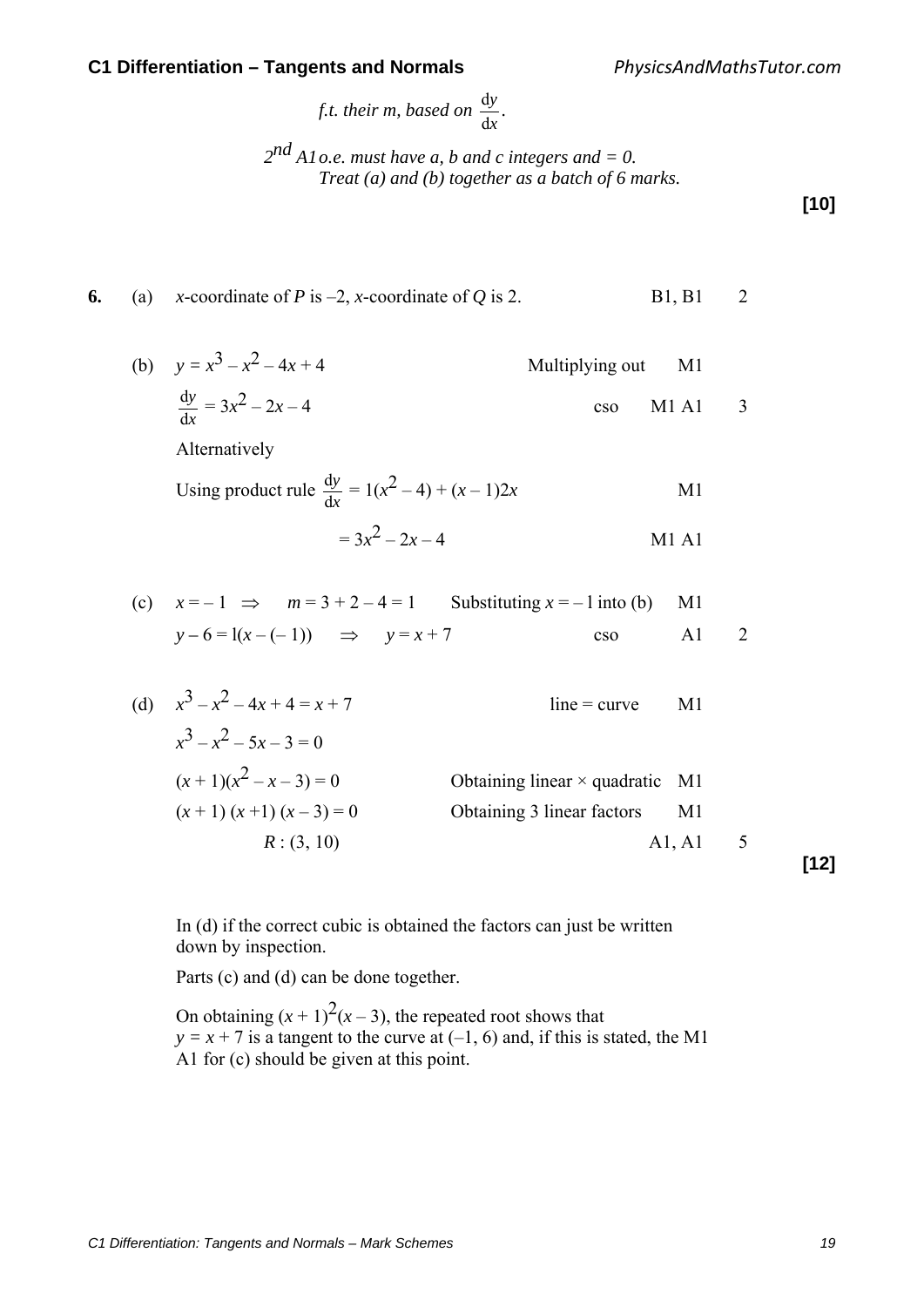*PhysicsAndMathsTutor.com*

7. (a) 
$$
-2(P)
$$
,  $2(Q)$   $(\pm 2 \text{ scores B1 B1})$  B1, B1 2

(b) 
$$
y = x^3 - x^2 - 4x + 4
$$
 (May be seen earlier)  
\nMultiply out, giving 4 terms  
\n
$$
\frac{dy}{dx} = 3x^2 - 2x - 4
$$
\nM1 Also 3

(c) At 
$$
x = -1
$$
:  $\frac{dy}{dx} = 3(-1)^2 - 2(-1) - 4 = 1$   
Eqn. of tangent:  $y - 6 = 1(x - (-1))$ ,  $y = x + 7$  M1 Also 2

(d)  $3x^2 - 2x - 4 = 1$  (Equating to "gradient of tangent") M1  $3x^{2} - 2x - 5 = 0$   $(3x - 5)(x + 1) = 0$   $x = ...$  M1

$$
x = \frac{5}{3} \text{ or equiv.}
$$

$$
y = \left(\frac{5}{3} - 1\right)\left(\frac{25}{9} - 4\right),
$$
  $= \frac{2}{3} \times \left(-\frac{11}{9}\right) = -\frac{22}{27}$  or equiv. M1, A1 5

(b) Alternative:

Attempt to differentiate by product rule scores the second M1:

$$
\frac{dy}{dx} = \{(x^2 - 4) \times 1\} + \{(x - 1) \times 2x\}
$$

Then multiplying out scores the first M1, with A1 if correct (cso).

- (c) M1 requires full method: Evaluate  $\frac{dy}{dx}$ *y*  $\frac{dy}{dx}$  and use in eqn. of line through (-1,6), (n.b. the gradient need not be 1 for this M1). Alternative: Gradient of  $y = x + 7$  is 1, so solve  $3x^2 - 2x - 4 = 1$ , as in (d)... M1 to get  $x = -1$
- to get  $x = -1$ . (d)  $2^{nd}$  and  $3^{rd}$  M marks are dependent on starting with  $3x^2 - 2x - 4 = k$ , where *k* is a constant.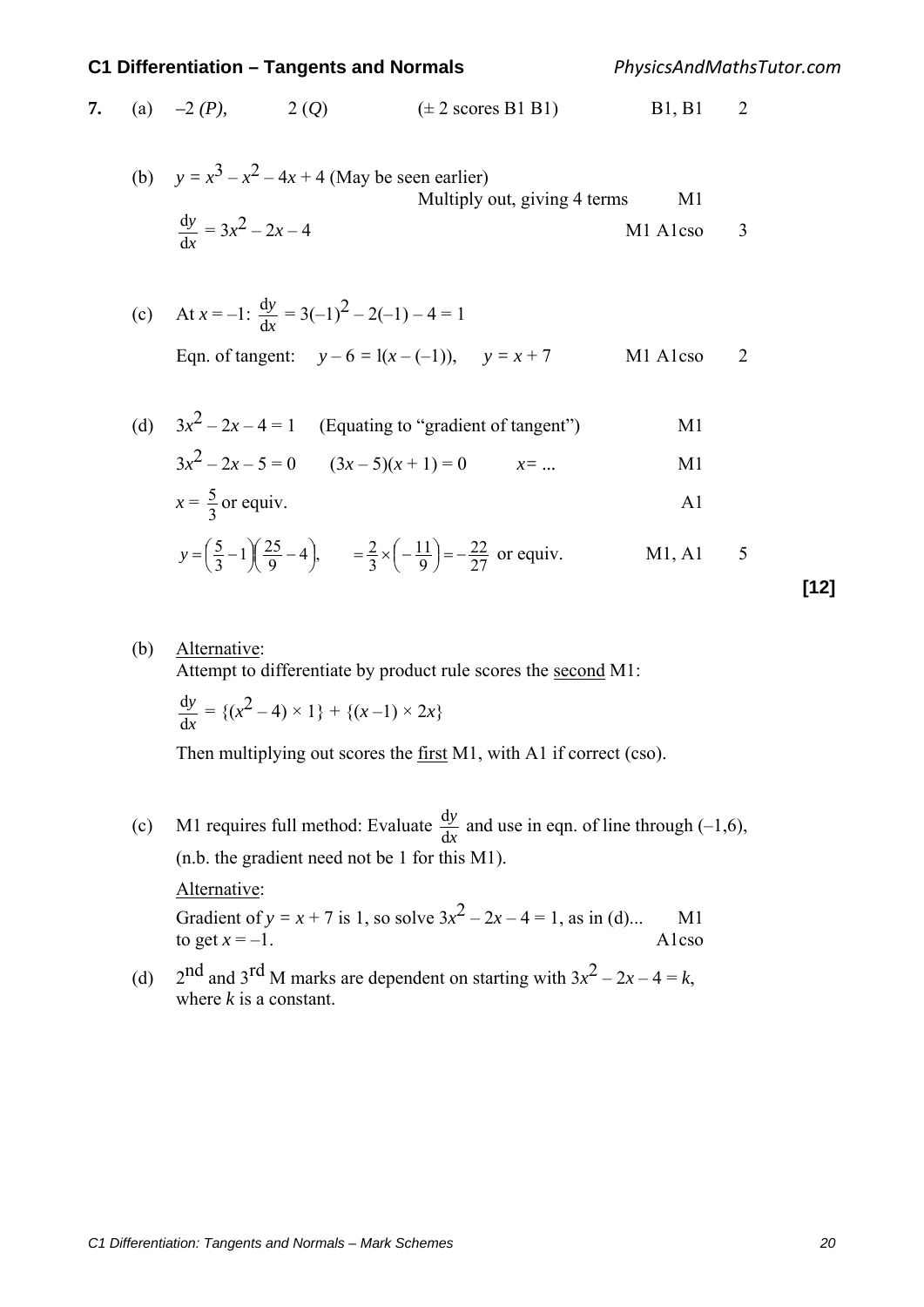*PhysicsAndMathsTutor.com*

8. (a) 
$$
x = 3, y = 9 - 36 + 24 + 3 (9 - 36 + 27 = 0
$$
 is OK)

(b) 
$$
\frac{dy}{dx} = \frac{3}{3}x^2 - 2 \times 4 \times x + 8 = (x^2 - 8x + 8)
$$
   
M1 A1

When 
$$
x = 3
$$
,  $\frac{dy}{dx} = 9 - 24 + 8 \Rightarrow m = -7$  M1

Equation of tangent: 
$$
y - 0 = -7(x - 3)
$$
  
\n $y = -7x + 21$    
\n**1** A1 c.a.o. 5

$$
I^{st}
$$
 *M1 some correct differentiation*  $(x^n \rightarrow x^{n-1}$  *for one term*)  
 $I^{st}$  *A1 correct unsimplified (all* 3 *terms)*

$$
2^{nd}
$$
 *M1* substituting  $x_p(=3)$  in their  $\frac{dy}{dx}$  clear evidence

*3rd M1 using their m to find tangent at p.* 

(c) 
$$
\frac{dy}{dx} = m \text{ gives } x^2 - 8x + 8 = -7
$$
 M1

$$
(x2 - 8x + 15 = 0) \n(x-5)(x-3) = 0 \nx = (3) or 5
$$
\n
$$
x = 5
$$

$$
\therefore y = \frac{1}{3}5^5 - 4 \times 5^2 + 8 \times 5 + 3
$$

$$
y = -15\frac{1}{3} \text{ or } -\frac{46}{3}
$$
 A1 5

**[11]**

*1st M1 forming a correct equation " their x y* d  $\frac{dy}{dx}$  = gradient *of their tangent"* 

$$
2^{nd}
$$
 *M1 for solving a quadratic based on their*  $\frac{dy}{dx}$  *leading*  
to  $x = ...$  *The quadratic could be simply*  $\frac{dy}{dx} = 0$ .

*3rd M1 for using their x value (obtained from their quadratic) in y to obtain y coordinate. Must have one of the other two M marks to score this.*

#### *MR*

*For misreading (0, 3) for (3, 0) award B0 and then M1A1 as in scheme. Then allow all M marks but no A ft. (Max 7)*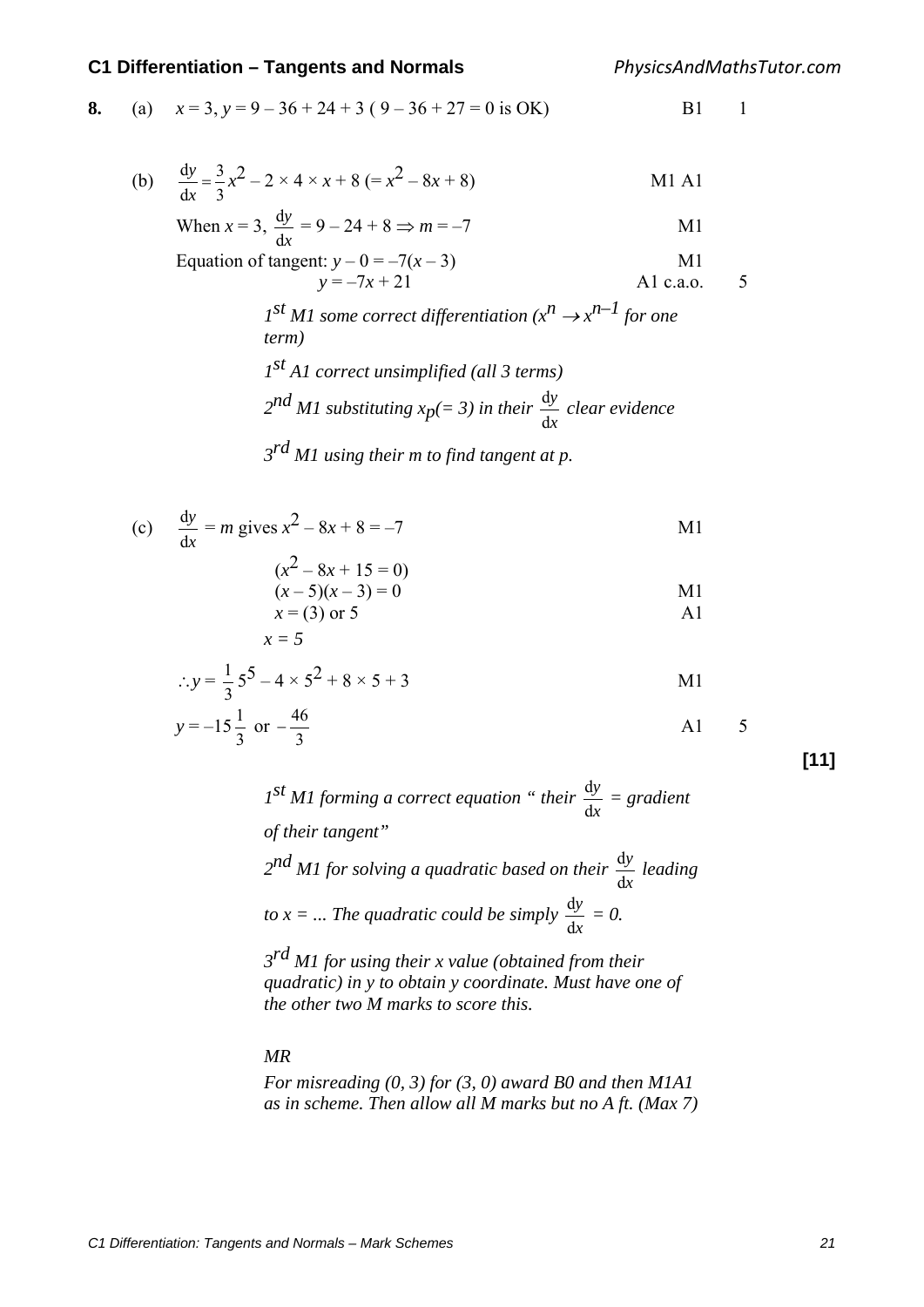*PhysicsAndMathsTutor.com*

| 9. | (a) | $(x-3)^2$ , +9 isw . $a=3$ and $b=9$ may just be written<br>down with no method shown. |                  | 3            |  |
|----|-----|----------------------------------------------------------------------------------------|------------------|--------------|--|
|    |     |                                                                                        | <b>B1, M1 A1</b> |              |  |
|    | (b) | P is $(3, 9)$                                                                          | B1               |              |  |
|    | (c) | $A = (0, 18)$                                                                          | B <sub>1</sub>   |              |  |
|    |     | $\frac{dy}{dx}$ = 2x – 6, at A m = –6                                                  | <b>M1 A1</b>     |              |  |
|    |     | Equation of tangent is $y - 18 = -6x$ (in any form)                                    | Alft             | 4            |  |
|    |     |                                                                                        |                  |              |  |
|    | (d) | Showing that line meets x axis directly below P, i.e. at $x = 3$ .                     | Alcso            | 1            |  |
|    |     | (e) $A = \int x^2 - 6x + 18x = \left[\frac{1}{3}x^3 - 3x^2 + 18x\right]$               |                  | <b>M1 A1</b> |  |
|    |     | Substituting $x = 3$ to find area A under curve A [=36]                                | M1               |              |  |
|    |     | Area of $R = A$ – area of triangle = $A - \frac{1}{2} \times 18$ 3, = 9                | M1 A1            | 5            |  |
|    |     | Alternative: $\int x^2 - 6x + 18 - (18 - 6x) dx$                                       | M <sub>1</sub>   |              |  |
|    |     | M1 A1 ft<br>$= \frac{1}{2}x^3$                                                         |                  |              |  |
|    |     | Use $x = 3$ to give answer 9                                                           | M1 A1            |              |  |
|    |     |                                                                                        |                  |              |  |

$$
[13]
$$

**10.** (a)  $\frac{5-x}{x} = \frac{5}{x} - \frac{x}{x} \left( = \frac{5}{x} - 1 \right) \left( = 5x^{-1} - 1 \right)$ Y  $\frac{-x}{-} = \frac{5}{-} - \frac{x}{-} = \frac{5}{-} - 1$   $\left( = 5x^{-}$ *x*  $\left\langle x \right\rangle$ *x xx*  $\frac{x}{x} = \frac{5}{-} - \frac{x}{-} \left( = \frac{5}{-} - 1 \right) \left( = 5x^{-1} - 1 \right)$  M1 *x y* d  $\frac{dy}{dx} = 8x, -5x^{-2}$  M1 A1, A1 When  $x = 1$ , *x y* d  $\frac{dy}{dx} = 3$  (\*) A1 cso 5

- (b) At  $P, y = 8$  B1 Equation of tangent:  $y - 8 = 3(x - 1)$  (*y* = 3*x* + 5)(or equiv.)M1 A1ft 3
- (c) Where  $y = 0, x =$ 3  $\frac{5}{-}$  (= *k*) (or exact equiv.) M1 A1 2 **[10]**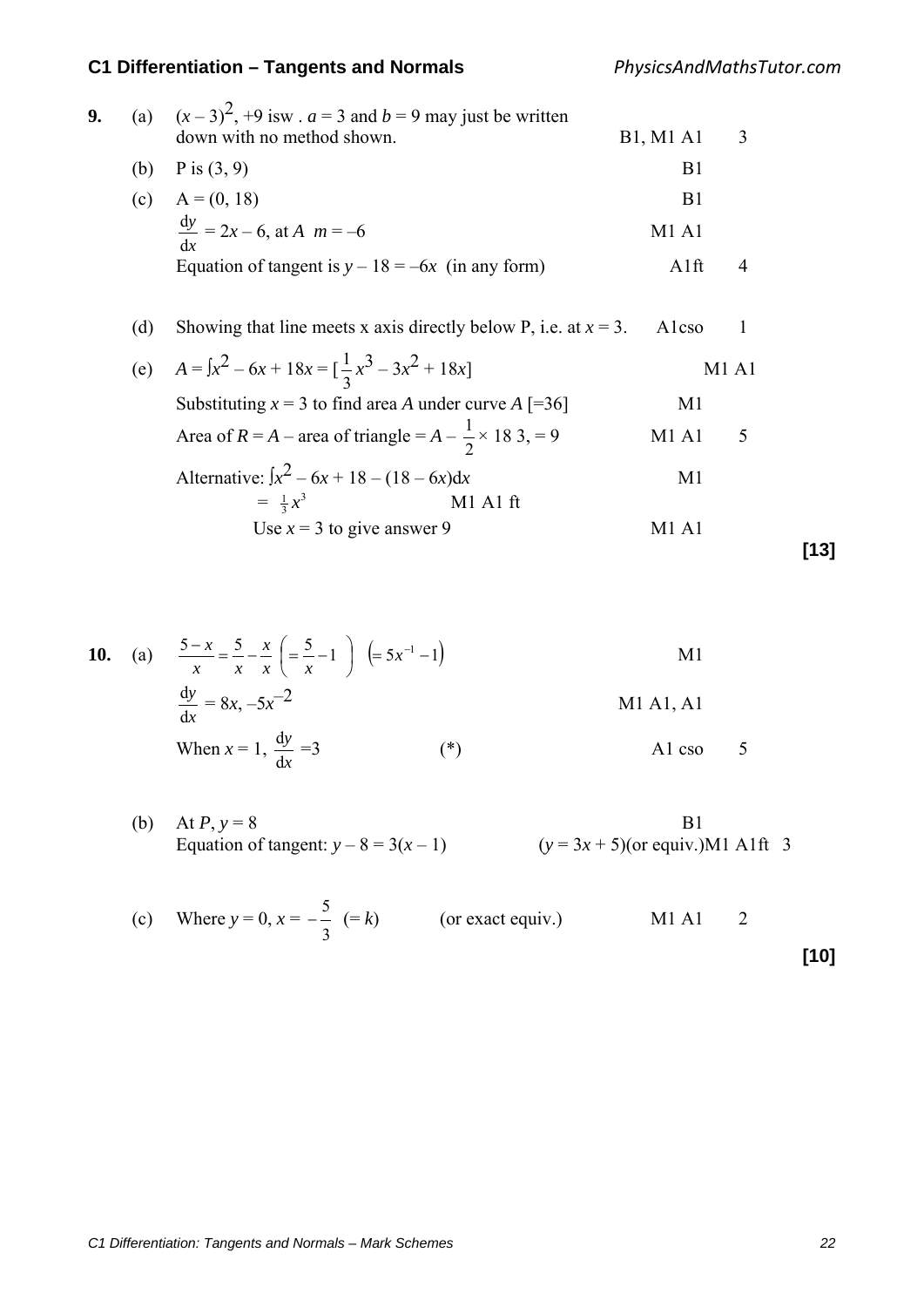*PhysicsAndMathsTutor.com*

11. (a) Evaluate gradient at 
$$
x = 1
$$
 to get 4, Grad. of normal  $= -\frac{1}{m} \left( = -\frac{1}{4} \right) B1$ , M1  
\nEquation of normal:  $y - 4 = -\frac{1}{4}(x - 1)$  (4y = -x + 17) M1 A1 4  
\n(b)  $(3x - 1)^2 = 9x^2 - 6x + 1$  (May be seen elsewhere) B1  
\nIntegrate:  $\frac{9x^3}{3} - \frac{6x^2}{2} + x$  (+C) M1 A1ff  
\nSubstitute (1, 4) to find  $c = ..., c = 3$  ( $y = 3x^3 - 3x^2 + x + 3$ )M1, Alcso 5  
\n(c) Gradient of given line is -2 B1  
\nGradient of (tangent to) C is  $\ge 0$  (allow  $> 0$ ), so can never equal -2. B1 2 [11]

12. (a) 
$$
y=4x-x^2 \frac{dy}{dx} = 4-2x
$$
  
\n $3x^2-2x^2 = -2, x = ...$   
\n $x = 3, y = 3$   
\nM1 A1  
\nM1 A1  
\nM1 A1  
\nM1 A1  
\nM1 A1  
\nM1 A1  
\nM1 A1  
\nM1 A1

(b) x-coordinate of A is 4  
\n
$$
\int (4x - x^2) dx = \left[ \frac{4x^2}{2} - \frac{x^3}{3} \right]
$$
\n
$$
M1 \text{ A1ft}
$$

$$
\left[\frac{4x^2}{2} - \frac{x^3}{3}\right]_0^4 = 32 - \frac{64}{3} = \frac{32}{3} \quad \left(=10\frac{2}{3}\right) \text{ (or exact equivalent)} \quad \text{M1 A1} \quad 5
$$

**[9]**

**13.** (a) 
$$
\frac{dy}{dx} = 4x^3 - 16x
$$
 M1 A1 2

(b) 
$$
4x^3 - 16x = 0
$$
  
\t $4x(x^2 - 4) = 0$   $x = 0, 2, -2$   
\t $y = 3, -13, -13$   
\t $y = 3, -13$   
\t $y = 4x + 16x$   
\t $42 (1, 0)$   
\t $42 (1, 0)$   
\t $5$ 

(c) 
$$
\frac{d^2 y}{dx^2} = 12x^2 - 16
$$
  
 $x = 0$  Max.

 $\int$ 

 $\left\{ \right.$ 

$$
x=2
$$
 Min.  
\n $x=-2$  Min.  
\n $x=-2$  Min.  
\n $x = -2$  Min.  
\n $x = 2$  Min.  
\n $x = 2$  Min.  
\n $x = 2$  Min.  
\n $x = 2$  Min.  
\n $x = 2$  Min.  
\n $x = 2$  Min.  
\n $x = 2$  Min.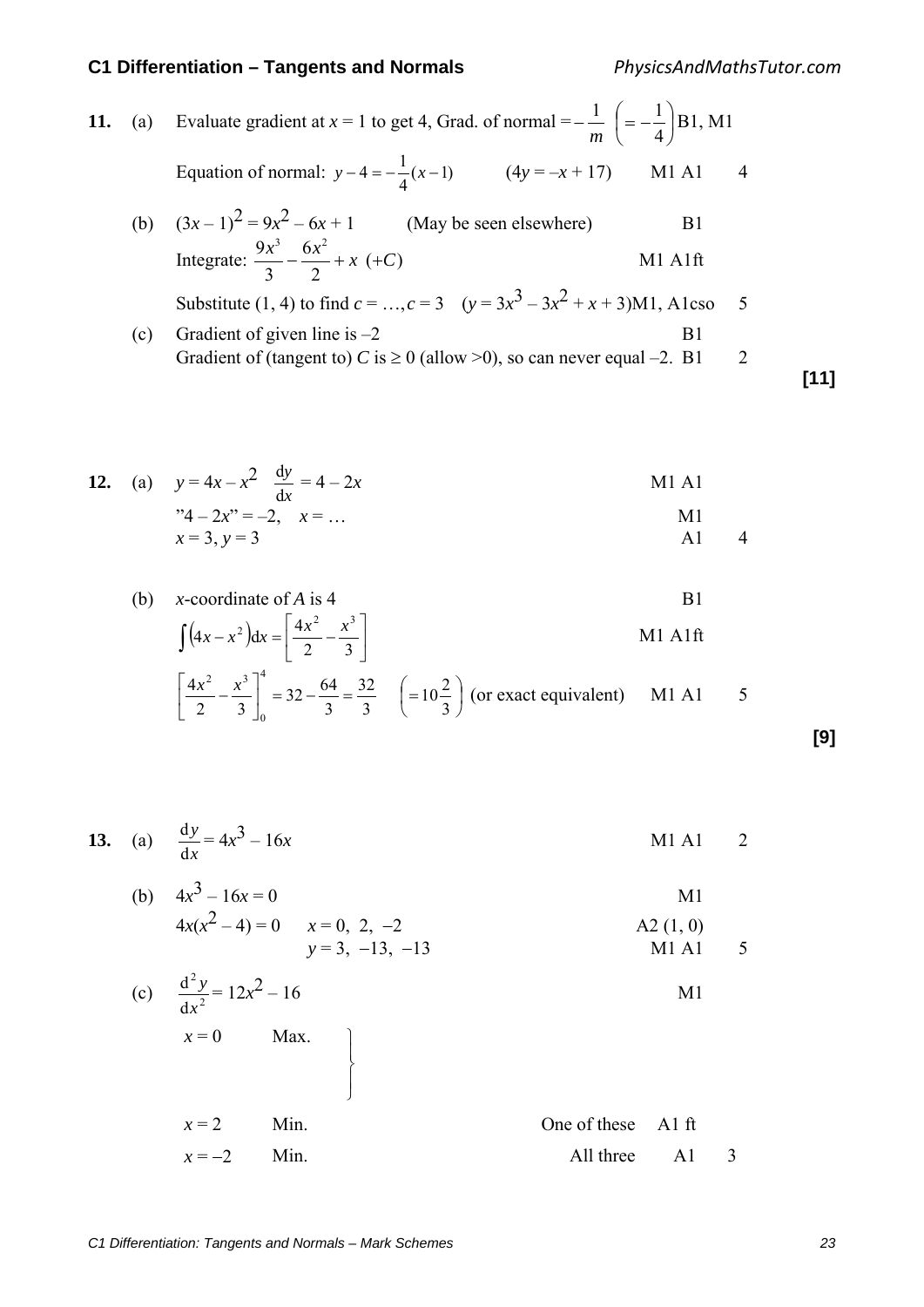*PhysicsAndMathsTutor.com*

(d) 
$$
x = 1
$$
:  $y = 1 - 8 + 3 = -4$   
At  $x = 1$ ,  $\frac{dy}{dx} = 4 - 16 = -12$  (*m*)  
Bl f<sub>t</sub>

Gradient of normal = 
$$
-\frac{1}{m}
$$
  $\left(=\frac{1}{12}\right)$  M1

$$
y - (-4) = \frac{1}{12}(x - 1) \qquad x - 12y - 49 = 0 \qquad \text{M1 A1} \qquad 5
$$

**[15]**

**14.** (a) 
$$
A: y = 1
$$
  $B: y = 4$  **B1**

(b) 
$$
\frac{dy}{dx} = \frac{2x}{25}
$$
 =  $\frac{2}{5}$  where  $x = 5$  M1 A1

Tangent: 
$$
y-1 = \frac{2}{5}(x-5)
$$
 (5y = 2x - 5) M1 A1

(c) 
$$
x = 5y^{\frac{1}{2}}
$$
 B1 B1

(d) Integrate: 
$$
\frac{5y^{\frac{3}{2}}}{\frac{3}{2}}\left(=\frac{10y^{\frac{3}{2}}}{3}\right)
$$
 M1 A1 ft

$$
\left[\right]^{4} - \left[\right]^{4} = \left[\frac{10 \times 4^{\frac{3}{2}}}{3}\right] - \left(\frac{10 \times 1^{\frac{3}{2}}}{3}\right), = \frac{70}{3} (23\frac{1}{3}, 23.3) \quad \text{M1 A1, A1}
$$

Alternative for (d): Integrate: 
$$
\frac{x^3}{75}
$$

\nArea =  $(10 \times 4) - (5 \times 1) - \left(\frac{1000}{75} - \frac{125}{75}\right)$ , =  $\frac{70}{3}(23\frac{1}{3}, 23.3)$ M1 A1, A1

In both (d) schemes, final M is scored using candidate's "4" and "1".

**[12]**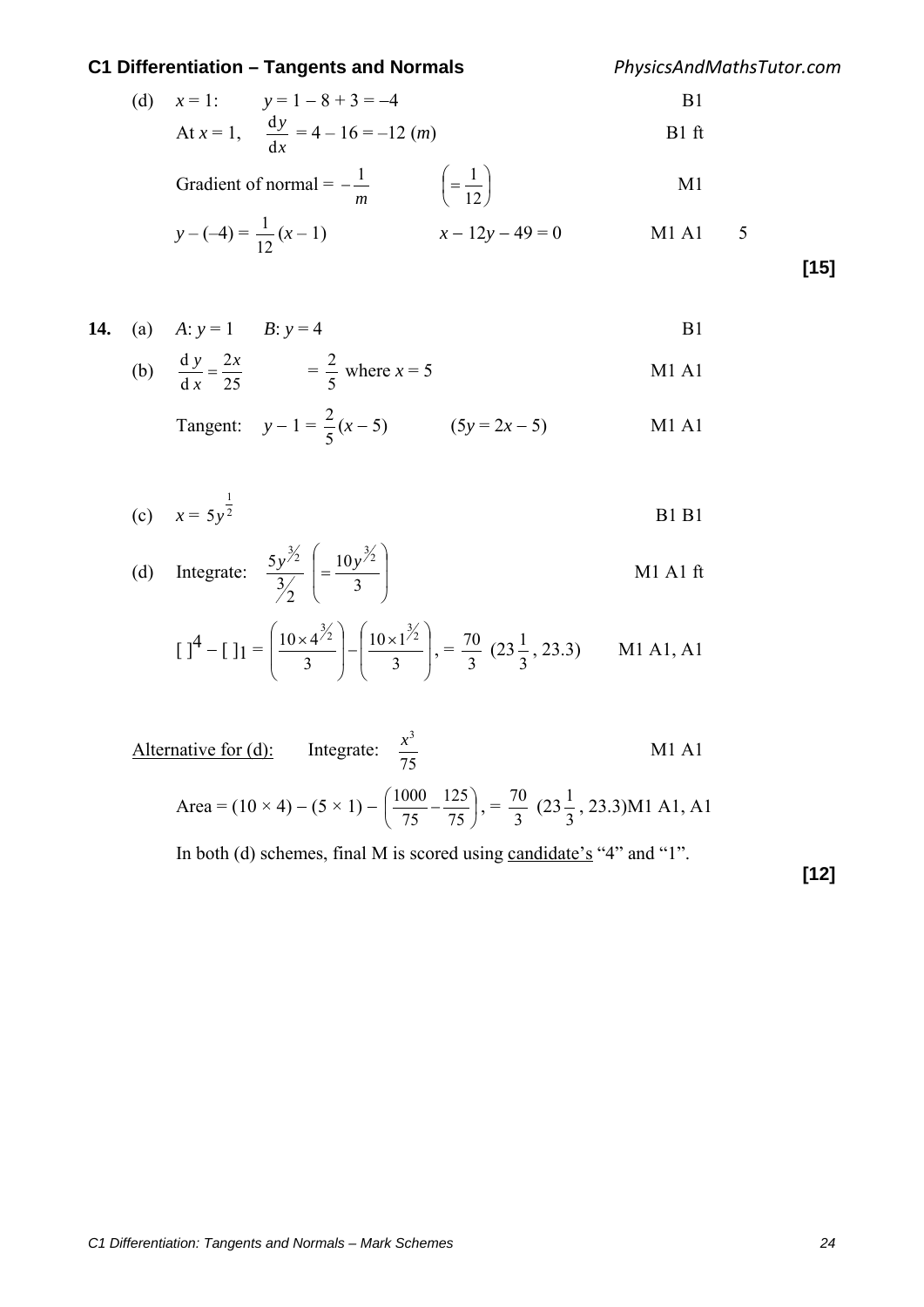**15.** (a)  $y = 3x - x^2$ *x y*  $\frac{dy}{dx} = 3 - 2x$  M1 At (1, 2) *x y*  $\frac{dy}{dx} = 1$  so gradient of normal = -1 A1 A1 ft Equation of normal  $y - 2 = -1(x - 1)$  M1 i.e.  $x + y - 3 = 0$  A1 ft 5 (b) From curve equation,  $B$  is  $(3, 0)$  B1 and normal  $x + y - 3 = 0$  is satisfied by (3, 0) and ∴ passes through *B*B1 2 (c) Area of  $R =$  Area under curve – Area of triangle M1 Area of triangle =  $\frac{1}{2} \times 2 \times 2 = 2$  units<sup>2</sup> B1 Area under curve =  $\int (3x - x^2) dx = \frac{3x^2}{2} - \frac{x^3}{3}$  M1 A1 3 1 2  $\frac{3}{2}$  $\frac{3x^2}{2} - \frac{x^3}{3}$  $\overline{\phantom{a}}$  $\left|\frac{3x^2}{2}-\frac{x^3}{2}\right|$ L  $\left(\frac{3x^2}{2} - \frac{x^3}{3}\right)^3 = 13\frac{1}{2} - 9 - \left(\frac{3}{2} - \frac{1}{3}\right)$  $\left(\frac{3}{2} - \frac{1}{3}\right) =$ 3 M1 A1 Area of  $R = \left| \frac{10}{2} - 2 \right|$ J  $\left(\frac{10}{2}-2\right)$  $\setminus$  $\frac{10}{2}$  – 2 3  $\left(\frac{10}{2} - 2\right)$  units<sup>2</sup> = 3  $\frac{4}{3}$  units<sup>2</sup> A1 7

**[14]**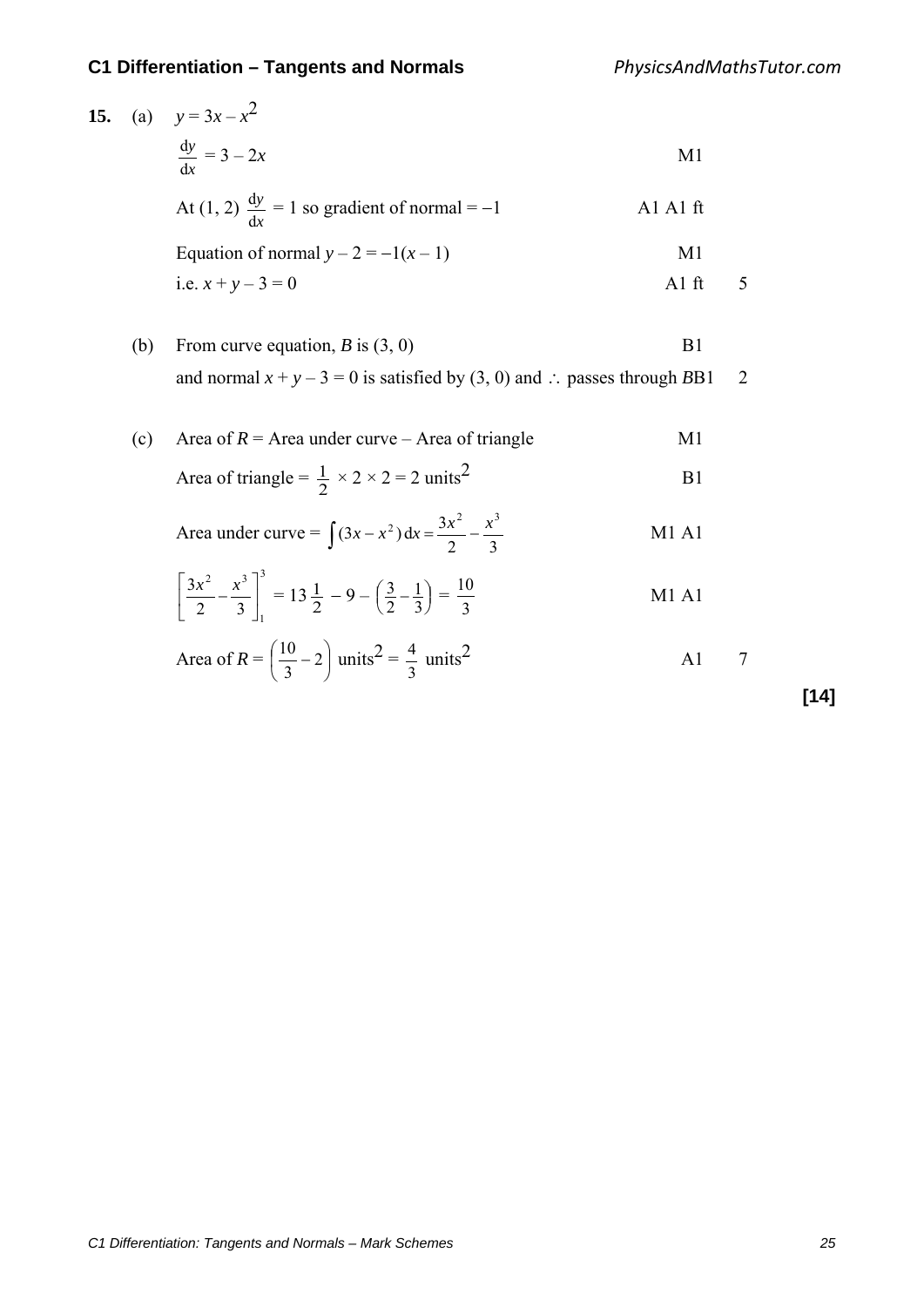**1.** This was a successful question for many candidates, although for some the required division by *x* in part (a) proved too difficult. Sometimes the numerator was multiplied by *x*, or  $x^{-1}$  was added to the numerator. Occasionally the numerator and denominator were differentiated separately.

In part (b), most candidates substituted  $x = 2$  into their *x y* d  $\frac{dy}{dx}$ , but in finding the equation of the tangent numerical mistakes were common and there was sometimes confusion between the value of *x y* d  $\frac{dy}{dx}$  and the value of *y*.

**2.** A number of partial attempts at this question may suggest that some were short of time although the final part was quite challenging.

Most secured the mark in part (a) although careless evaluation of  $2 \times (2)^2$  as 6 spoiled it for some. Apart from the few who did not realise the need to differentiate to find the gradient of the curve, and hence the tangent, part (b) was answered well. Some candidates though thought that the coefficient of  $x^2$  (the leading term) in their derivative gave them the gradient. There was the usual confusion here between tangents and normals with some candidates thinking that *x y* d  $\frac{dy}{dx}$  gave the gradient of the normal not the tangent. In part (c) many knew they needed to use the perpendicular gradient rule but many were not sure what to do. A common error was to find the equation of a straight line (often the normal at *P*) and then attempt to find the intersection with the curve. Those who did embark on a correct approach usually solved their quadratic equation successfully using the formula, completing the square often led to difficulties with the  $x^2$  term, but a few provided a correct verification.

**3.** Responses to this question varied considerably, ranging from completely correct, clear and concise to completely blank. Most candidates who realised the need to differentiate in part (a) were able to make good progress, although there were occasionally slips such as sign errors in the differentiation. A few lost marks by using the given equation of the tangent to find the *y*-coordinate of *P*. Those who used no differentiation at all were limited to only one mark out of six in part (a). Even candidates who were unsuccessful in establishing the equation of the tangent were sometimes able to score full marks for the normal in part (b).

Finding the area of triangle *APB* in part (c) proved rather more challenging. Some candidates had difficulty in identifying which triangle was required, with diagrams suggesting intersections with the *y*-axis instead of the *x*-axis. The area calculation was sometimes made more difficult by using the right angle between the tangent and the

normal, i.e.  $\frac{1}{2}$  (*AP × BP*), rather than using *AB* as a base.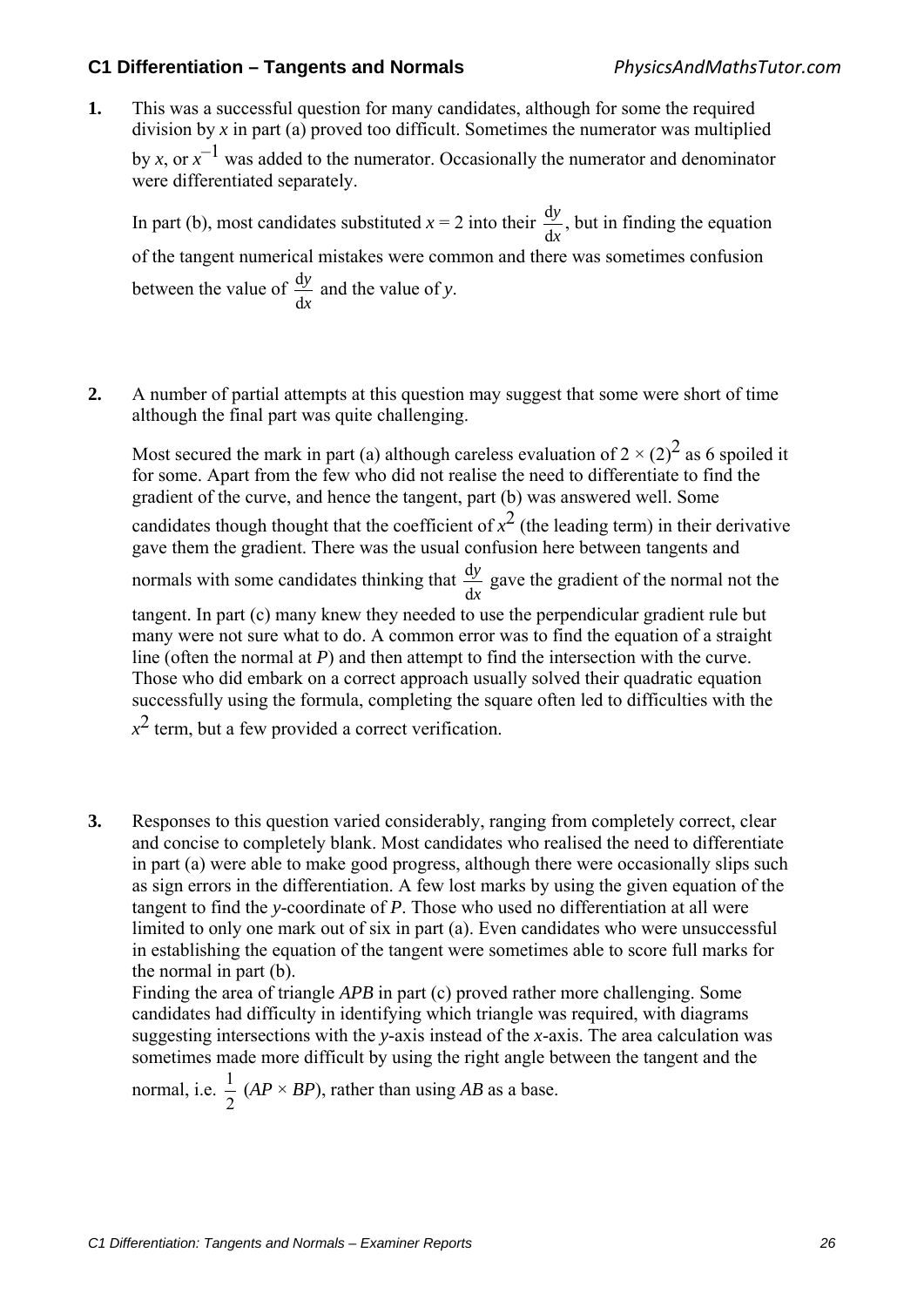**4.** A number of candidates did not attempt this question or only tackled part of it. In part (a) the *y*-coordinates were usually correct and the distance formula was often quoted and usually used correctly to obtain *PQ,* although some drew a diagram and used Pythagoras' theorem. Most of the attempts at part (b) gained the first two method marks but the negative index was not handled well and errors in the derivative were sometimes seen. Those with a correct derivative were usually able to establish the result in part (b). Some candidates thought that they needed to find the equations of the tangents at *P* and *Q* in order to show that the tangents were parallel and this wasted valuable time. It was unfortunate that the gradient of  $PQ$  was also equal to  $-13$  and a number of candidates did not attempt to use any calculus but simply used this gradient to find the tangents and tackle part (c). Errors in the arithmetic sometimes led to the abandonment of the question at this point which was a pity as some marks could have been earned in part (c).

Those who did attempt part (c) were usually aware of the perpendicular gradient rule and used it correctly to find the equation of the normal at *P*. Mistakes in rearranging the equation sometimes led to the loss of the final mark but there were a good number of fully correct solutions to this part and indeed the question as a whole.

- **5.** This question was not always answered well. Most candidates knew that integration was required in part (a) and usually they scored both the marks but many forgot to include a constant of integration. Many still did not realize their error even when they obtained  $f(-2)=5.5$  and this proved to be a costly mistake. The candidates could still complete part (c) even if they had made mistakes in part (a) and most attempted this part. The most common error was to find the equation of the chord between the points  $(-2, 5)$  and  $(3, 7.5)$ . Those who realized that  $f'(-2)$  was required often had trouble with the arithmetic and some thought that the gradient of the normal was required. A few candidates used  $(3, 7.5)$  instead of  $(-2, 5)$  in part (c). Those candidates who successfully negotiated these pitfalls usually gave their answer in the required form but there were few fully correct solutions to this part.
- **6.** The first three parts of the question were well done although a few did not realise that the result of part (b) was needed to produce a satisfactory solution to part (c). Part (d) proved very difficult for the majority. Most could equate the curve to the line and reduce the problem to solving the cubic  $x^3 - x^2 - 5x - 3 = 0$  but many left it there and others tried laborious methods of searching for roots using the factor theorem not recognising that the conditions of the question imply that  $x = -1$  must be a root of the equation. If it is recognised that  $x = -1$  must be a repeated root then  $x^3 - x^2 - 5x - 3 =$  $(x+1)^2$   $(x-3)$  can just be written down but only 4 or 5 candidates saw this.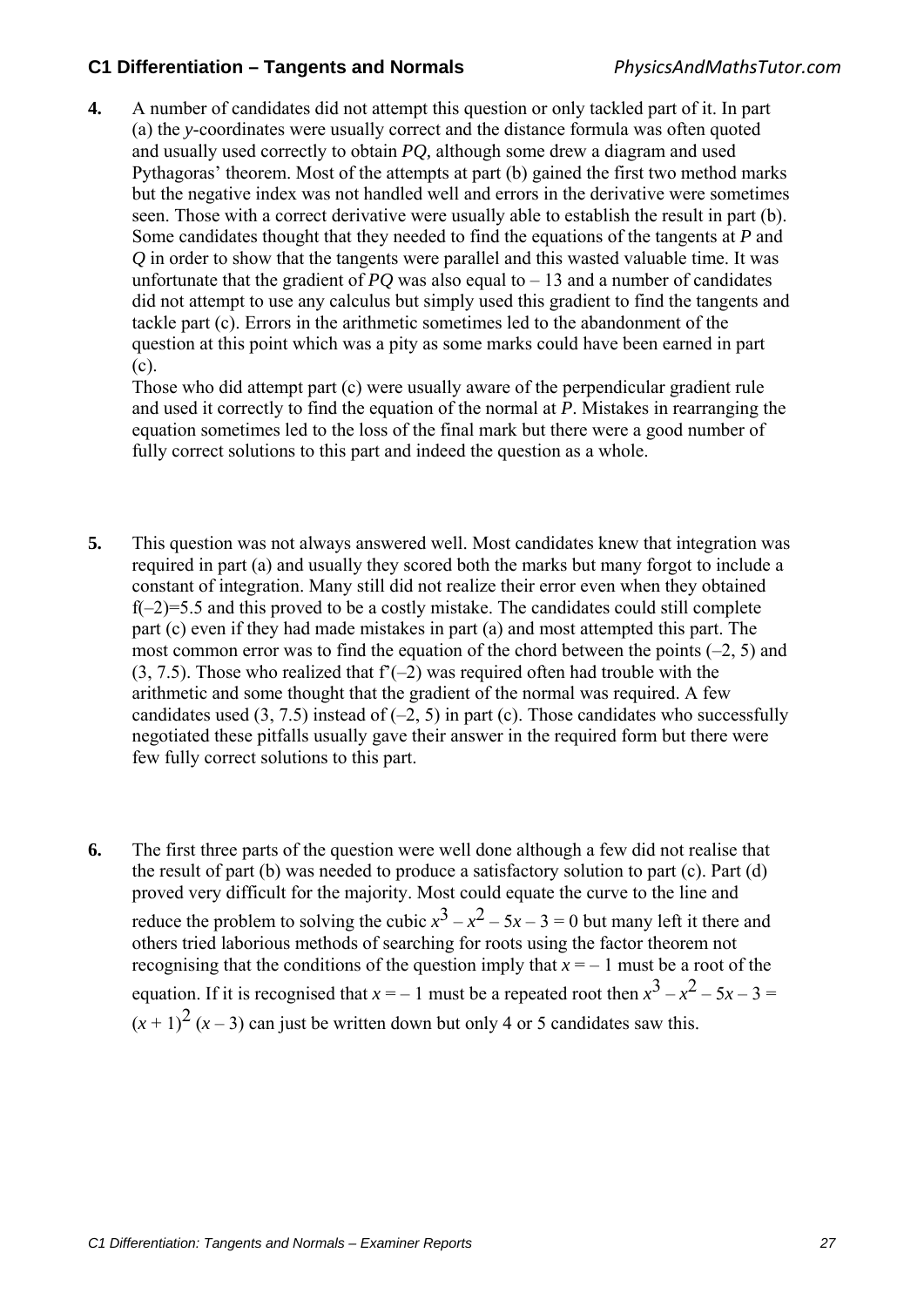**7.** In part (a), a surprising number of candidates were unable to find both values. Although  $x = 2$  for *Q* was usually seen,  $x = -2$  for *P* was sometimes not realised.

Part (b) required the expansion of  $(x - 1)(x^2 - 4)$  and then the verification of its derivative, and this was well done by the vast majority. In part (c), however, where candidates had to show that  $y = x + 7$  is an equation of the tangent to the curve at the point (–1, 6), many simply substituted the *x* and *y* values into the equation of the curve and/or the given equation of the tangent. Use of the derivative was needed here.

 In part (d), weaker candidates often had no idea how to find the other point on the curve with a parallel tangent. A common wrong approach was to use the method for finding the point at which the tangent intersects the curve again. Those who did start correctly often proceeded well, but accuracy in the calculation of the *y*-coordinate was frequently lacking. Sometimes the value of *x* was substituted into the equation of the tangent, or into the derivative, rather than into the equation of the curve.

- **8.** A number of candidates did not answer this question which could have been due to a lack of time or a reflection of the difficulty of this question. Part (a) was usually answered correctly but some evaluated  $\frac{1}{3}$  to get 3. Most differentiated in part (b) to find the gradient although a minority tried simply substituting values into  $y = mx + c$ . A number of candidates were unable to calculate the gradient correctly at  $x = 3 (9 - 24 + 8)$ was often incorrectly evaluated). Many had no idea how to tackle part (c) but those that did scored well although a surprising number followed a correct substitution of  $x = 5$ with  $y = 41\frac{2}{3} - 57$  but then gave the final answer as  $y = 15\frac{1}{3}$  instead of  $y = -15\frac{1}{3}$ .
- **9.** (a) This was generally answered very well. Many candidates scored full marks, with others gaining B1, M1, A0, for answers such as  $(x-3)^2-9$ , or  $-27$ , or  $+27$ 
	- (b) The majority of candidates did not use their (a) to get the answer in (b) but used differentiation. This meant that most candidates had this part correct, even if they had (a) incorrect or didn't attempt it.
	- (c) Again this part was well answered, especially by those who had done the differentiation in (b) as they went on to get the gradient of -6, and used (0,18) to get the equation of the line. Unfortunately, some assumed the coordinates of Q at (3,0), and found the gradient using the points A and Q, so didn't gain many marks at all in this part.
	- (d) Generally if candidates had answered part (c) correctly, they were able to do part (d) as well, although quite a few lost credibility because they stated that the gradient was 0. Many compared the x coordinates and deduced the line was parallel to the y axis and gained the credit.
	- (e) This was very well answered. Many candidates had full marks in this part even if they hadn't scored full marks earlier. A few candidates made the mistake of using the y value of 9 instead of the x value of 3 in the integral. Other errors included using a trapezium instead of a triangle, and some candidates made small slips such

as the 18 being copied down as an 8 or integrating the 6x to get  $6x/2$ , or  $6x^2$ . It is possible that these candidates were short of time.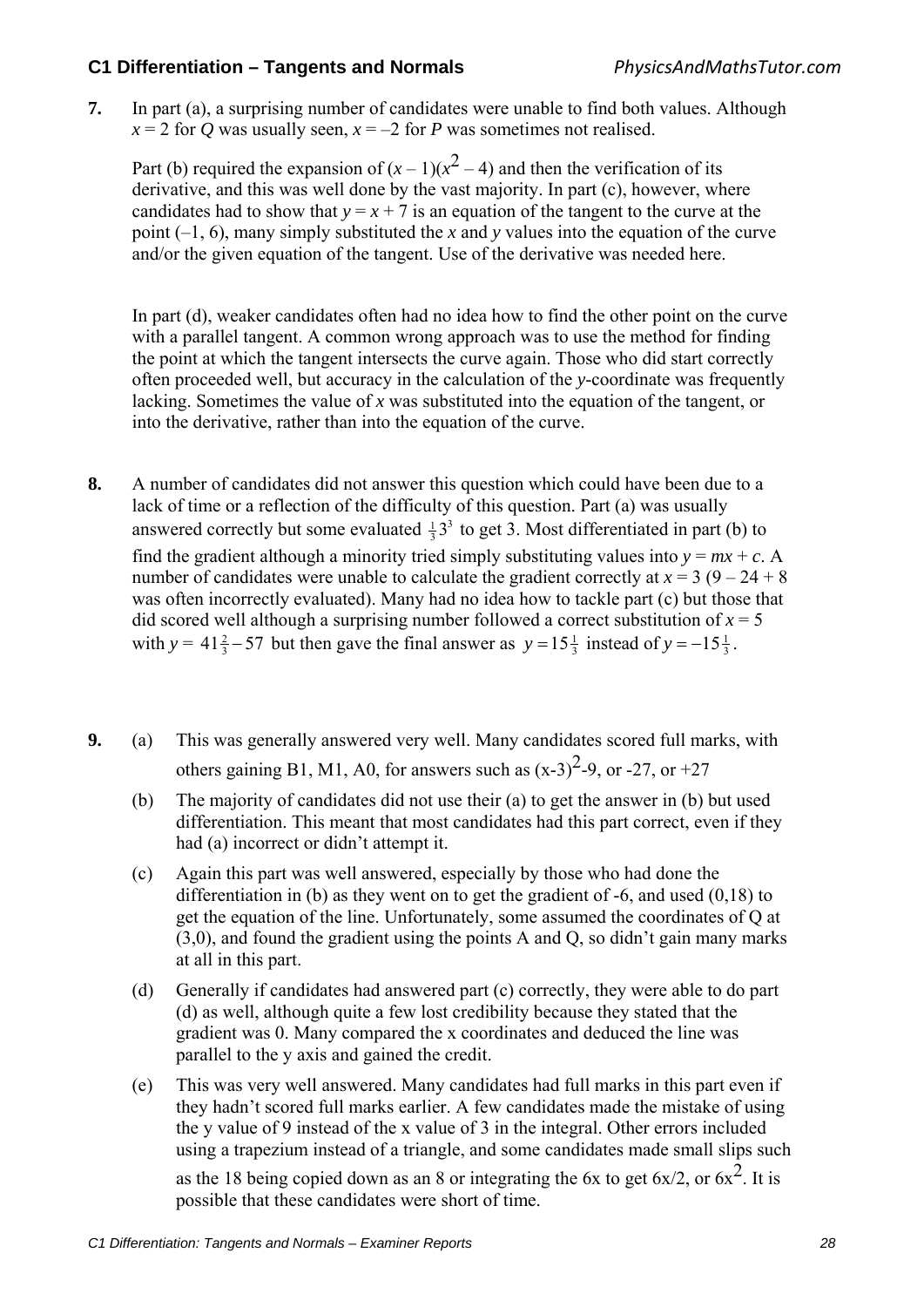- **10.** The main difficulty in part (a) of this question was the inability to divide correctly to express *x*  $\frac{5-x}{2}$  as two separate terms. Although  $5x^{-1}$  was commonly seen, *x*  $\frac{x}{x}$  frequently became zero. This mistake still led to a value of 3 for the derivative, so usually went unnoticed by candidates (but not by examiners). The given answer in (a) enabled most candidates to proceed with parts (b) and (c), where there were many good solutions. Some thought, however, that for  $\frac{dy}{1} = 3$  $\frac{dy}{dx}$  = 3, the gradient of the tangent was  $-\frac{1}{3}$ , showing confusion between tangents and normals. Occasional slips were seen in part (c), but most candidates realised that the use of  $y = 0$  was required to find the value of *k*.
- **11.** In this question the demands parts (a) and (b) were sometimes confused, with candidates not making it clear whether they were finding the equation of the curve or the normal. The tangent equation was also frequently seen as a solution to part (a). Apart from these problems, many good solutions were produced for part (a), and most candidates were able to expand  $(3x-1)^2$  correctly and to proceed to integrate in part (b) to find the equation of the curve. Occasionally candidates failed to use the fact that *P*(1, 4) was on the curve and left their answer as  $y = 3x^3 - 3x^2 + x + C$ , losing two marks. Part (c) proved difficult for many candidates. Some omitted it, others stated the gradient of the given straight line and proceeded no further, and some only considered the gradient of the curve at a specific point. There were, however, some very good solutions to this part, in which candidates explained clearly why there was no point on the curve at which the tangent was parallel to the line. A popular approach was to form a quadratic equation by equating  $(3x-1)^2$  to –2, then to show that the equation had no real solutions. Mistakes included equating  $(3x-1)^2$  either to −2*x* or to 1 – 2*x*.
- **12.** In part (a) of this question, some candidates failed to appreciate the need to differentiate and therefore made little progress. Such candidates often tried, in various ways, to use an equation of a straight line with gradient  $-2$ , perhaps inappropriately passing through the point *A*. Those who did differentiate were often successful, although some ignored the –2 and equated their derivative to zero.

There were many completely correct solutions to part (b). Integration techniques were usually sound, but a few candidates had difficulty in finding the correct limits, especially where they looked for a link between parts (a) and (b).